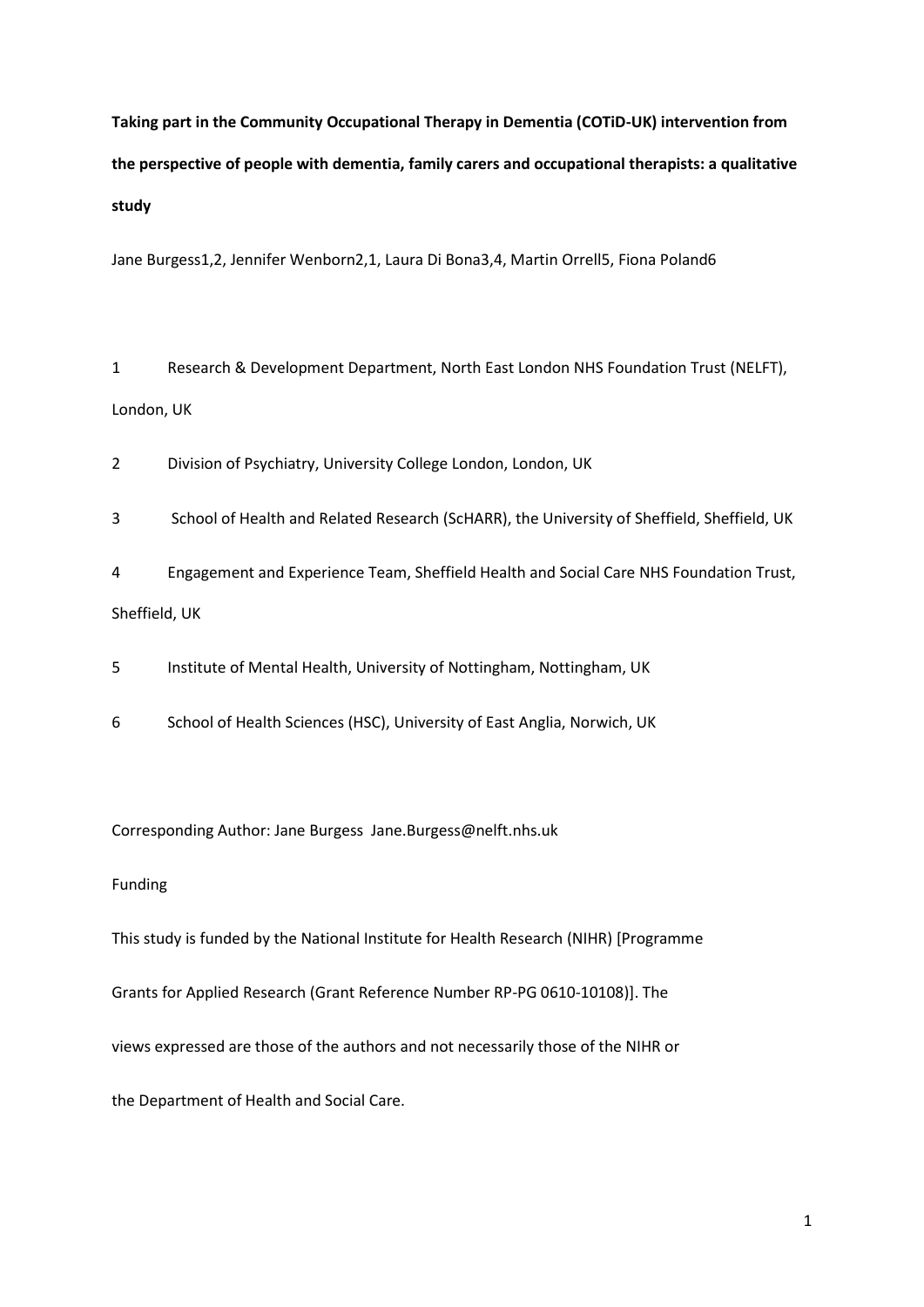## **Abstract**

## **Aim**

Community Occupational Therapy in Dementia (COTiD-UK) is a manualised intervention delivered to the person with dementia and their identified family carer primarily in their own home. The focus is on enabling both the person with dementia and their family carer to engage in personally meaningful activities. This qualitative study examines the experiences of people with mild to moderate dementia, their family carers and occupational therapists, of taking part in the COTiD-UK intervention.

# **Method**

A purposive sample of 22 pairs of people with dementia and a family carer and seven occupational therapists took part in semi-structured interviews, that were audio recorded, transcribed and inductively analysed using thematic analysis.

## **Findings**

Themes from the occupational therapist interviews relate to the COTiD-UK intervention philosophy and content, aspects of delivering it in practice and thinking ahead to it becoming usual practice. Themes from the pair interviews relate to the focus of COTiD-UK sessions on meaningful occupation and working together; and a sense of being able to plan to live well with dementia in the short- and longer-term as a result of the intervention.

# **Conclusion**

This person-centred occupation focussed intervention was highly valued by people with dementia and their family carers and the occupational therapists delivering it.

## **Keywords**

Qualitative, interviews, person with dementia, family carers, occupational therapy,

psychosocial intervention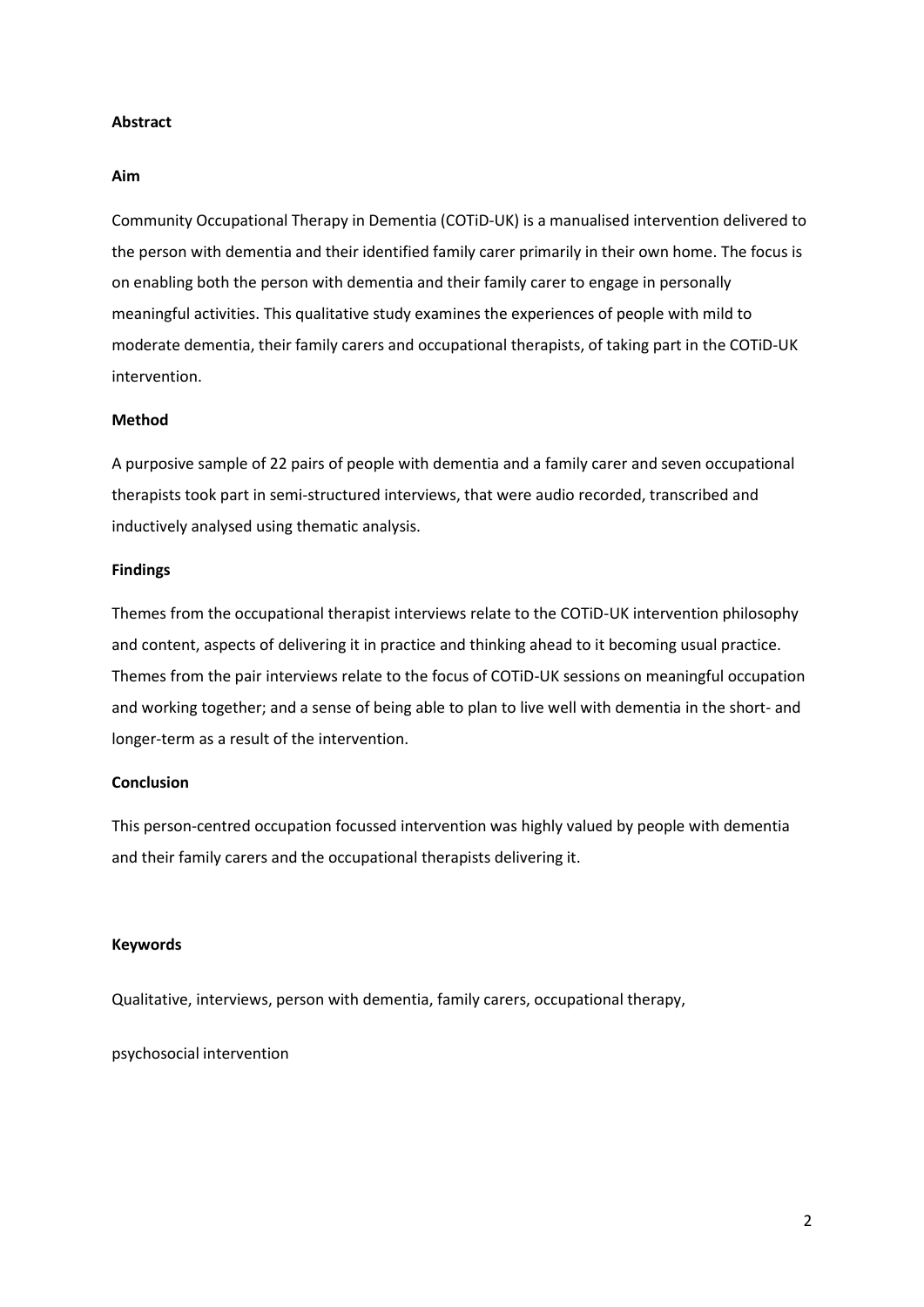#### **Introduction**

Progression of dementia includes increasing difficulty with performing daily living tasks and meaningful activities (National Institute for Health and Care Excellence [NICE], 2018). Family carers are a crucial form of support in enabling people with dementia to stay within their own homes as their dementia progresses (Department of Health [DOH], 2009; 2012). For some family carers caring for a person with dementia can be rewarding, (Yap et al., 2010). Whilst others can find the increased stress and demands of caring leads to carer breakdown, and care home admission for the person with dementia (The Lancet Commission, 2017).

Non-pharmacological, multi-component, personalised interventions, which include cognitive, physical or social activities, can have a positive outcome on cognitive function, activities of daily living, delay admission to care homes and improve family carers' well-being (Oyebode & Parveen, 2019; Olazaran et al., 2010; Spijker et al., 2008). In the Netherlands, Graff and colleagues developed the Community Occupational Therapy in Dementia (COTiD) programme. A randomised controlled trial (RCT) demonstrated improved activities of daily living skills, quality of life, and mood in people with dementia; and improved quality of life, mood and sense of competence in family caregivers (Graff et al., 2006; 2007). COTiD was also found to be cost effective (Graff et al., 2008). This highlighted the potential value of occupational therapy being provided at an earlier point, and focussing on both the person with dementia and family carer. Therefore, COTiD had great potential for adaptation and adoption in the UK.

This study is embedded within a multi-centre, RCT that compared the clinical and cost effectiveness of Community Occupational Therapy in Dementia-UK version (COTiD-UK) to usual care (Wenborn et al., 2016). The RCT took place in 15 NHS Trusts across England. People with mild to moderate dementia were recruited together with a family carer as a pair. Participants were recruited via memory services and other health and social care services that support people with dementia and their families.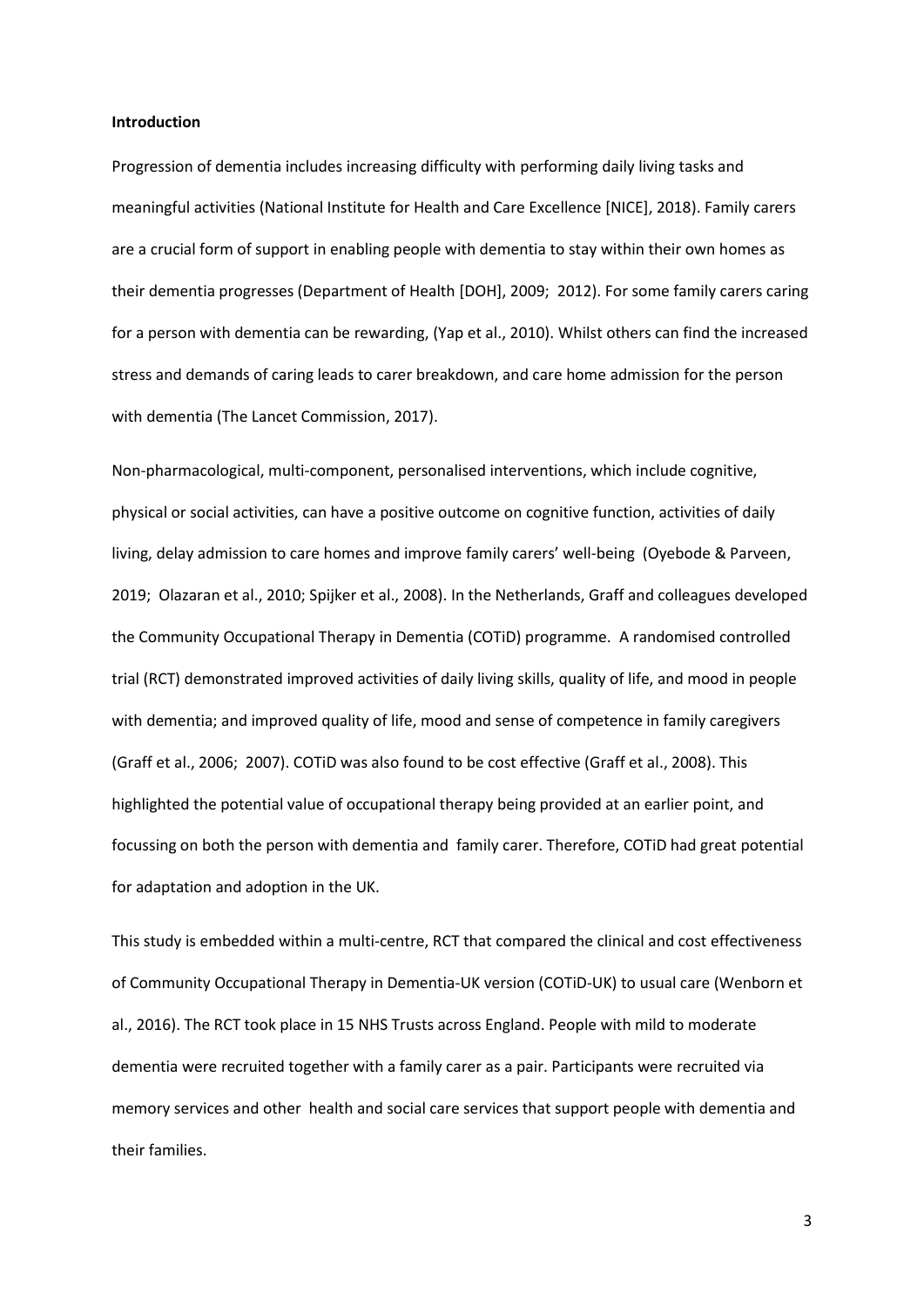COTiD-UK is a manualised intervention focused on enabling meaningful occupation. It consists of up to 10 hours of community occupational therapy delivered over a period of approximately 10 weeks to the person with dementia and their family carer together. Each person identifies meaningful activities that are important to them through a narrative interview. The pair then agree joint and individual activity-based goals together with the occupational therapist. The sessions are delivered either in the person with dementia's home or in the local community – depending on the goals that have been set (Wenborn et al., 2016).

The COTiD-UK focus on meaningful occupation (activity) is core to occupational therapy. It involves facilitating a range of activities that participants can use inside and outside their home. The occupational therapist works in partnership with the pair, with each having their own need for meaningful activities, , hence COTiD-UK requires a high level of skill to deliver.

The aim of this study was to explore the experience of people with dementia, family carers and occupational therapists taking part in the COTiD-UK intervention. The objectives were to explore: 1) how people with dementia, their family carers and occupational therapists were involved in the COTiD-UK intervention; and 2) what meanings, beliefs and explanations people attach to the intervention. It was important to consider the participants' experience of taking part in this complex intervention as well as the statistical outcomes in order to fully interpret the results of the RCT (O'Cathain et al., 2014). The findings could also potentially inform the further development, refinement or delivery of this or other occupational therapy or non-pharmacological interventions.

## **Method**

#### *Design*

This was a qualitative study, using semi-structured interviews with indicative topic guides, and inductive thematic analysis (Braun & Clarke, 2006).

### *Participants*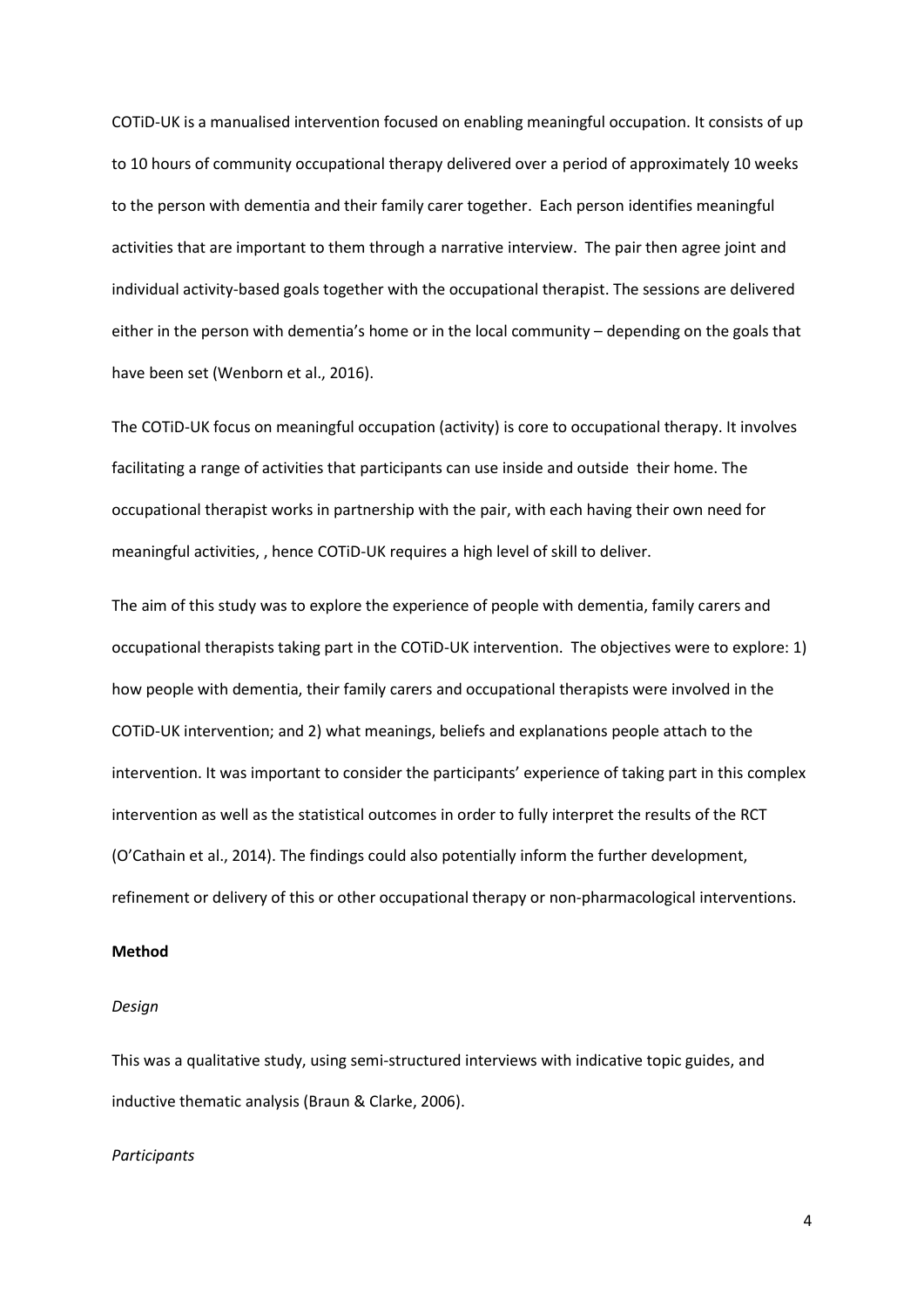A purposive sample of pairs and occupational therapists were recruited. A sampling framework was developed to address the diverse characteristics of participants, intervention experiences and location:

# *Pairs of people with dementia and family carers*

- Demographics: age, gender, relationship between the pair (i.e. spousal / non-spousal), cohabiting or not, ethnicity
- Occupational Therapist who had provided COTiD-UK: level of clinical experience / number of pairs COTiD-UK delivered to
- Number of COTiD-UK goals set and the number achieved / partially achieved / not achieved
- RCT site to reflect geographical and urban  $/$  rural spread

# *Occupational therapists*

- Level of prior clinical experience (categorised as: novice, experienced and clinical specialist) / number of COTiD-UK pairs seen (representing level of COTiD-UK experience in practice)
- RCT site

# **Recruitment**

# *Pairs of people with dementia and family carers*

The sampling framework was used to obtain a purposive sample of pairs. The first author identified potentially suitable pairs through discussion with the occupational therapists who delivered COTiD-UK within the RCT. The local COTiD-UK occupational therapist initially invited a pair, explained what would be involved, and provided the study Participant Information Sheet. If the pair expressed interest in participating, the occupational therapist obtained both parties' written permission to forward their contact details to the first or second author, (whichever was going to conduct the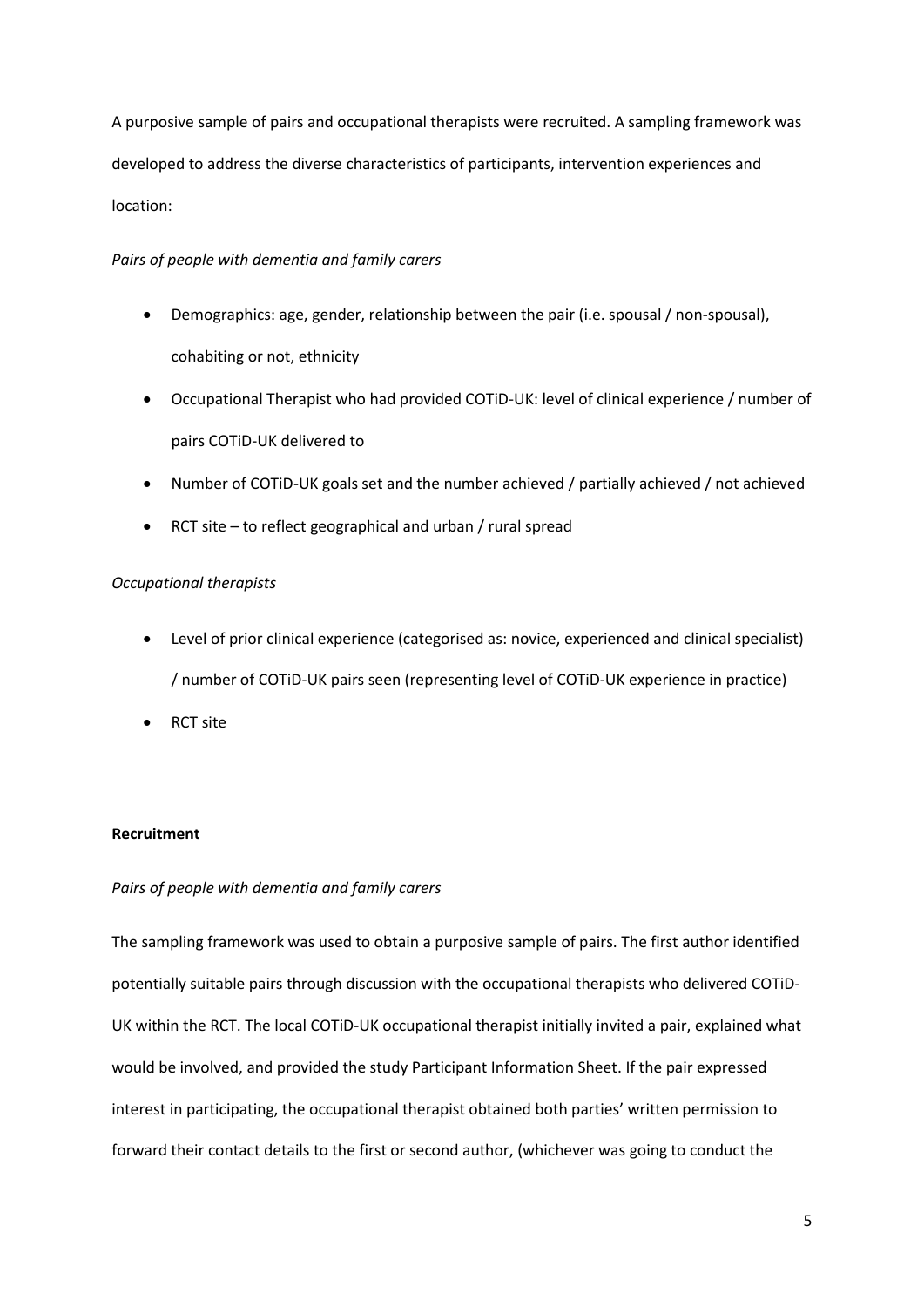interview). The interviewer contacted the pair by telephone to explain more about the interview and answer queries. If the pair agreed to take part, the practical arrangements for the visit were made, and confirmed by letter. At the start of the visit, the interviewer received informed, signed consent from both individuals.

## *Occupational therapists*

The sampling framework described was used to obtain a purposive sample. The first author identified potentially suitable occupational therapists through the COTiD-UK supervision structure. She emailed an invitation to participate, explaining what would be involved. If the occupational therapist agreed, then she passed their contact details to the third author who conducted the telephone interviews. Written informed consent was received prior to the interview.

## **Data collection**

## *Interview development and content*

Indicative Topic Guides were developed by the research team to explore the participants' experience, views and opinions**.** It was important to maximise the opportunity for the person with dementia to participate in the interview to provide their own perspective. Strategies aimed at maximising response and recall were used (Nygard, 2006), including visual cues (Murphy et al., 2014). This strategy was further informed by the team's clinical experience, and knowledge of the COTiD-UK intervention and associated materials that would be readily available from the occupational therapists who had delivered the sessions. Relevant prompts to maximise recall included: a photograph of the occupational therapist who had delivered the sessions; picture prompts used by the occupational therapist during the narrative interviews and intervention sessions; the summary cards used when setting the COTiD-UK goals, and the agreed list of goals. Table 1 presents the questions, with example prompts.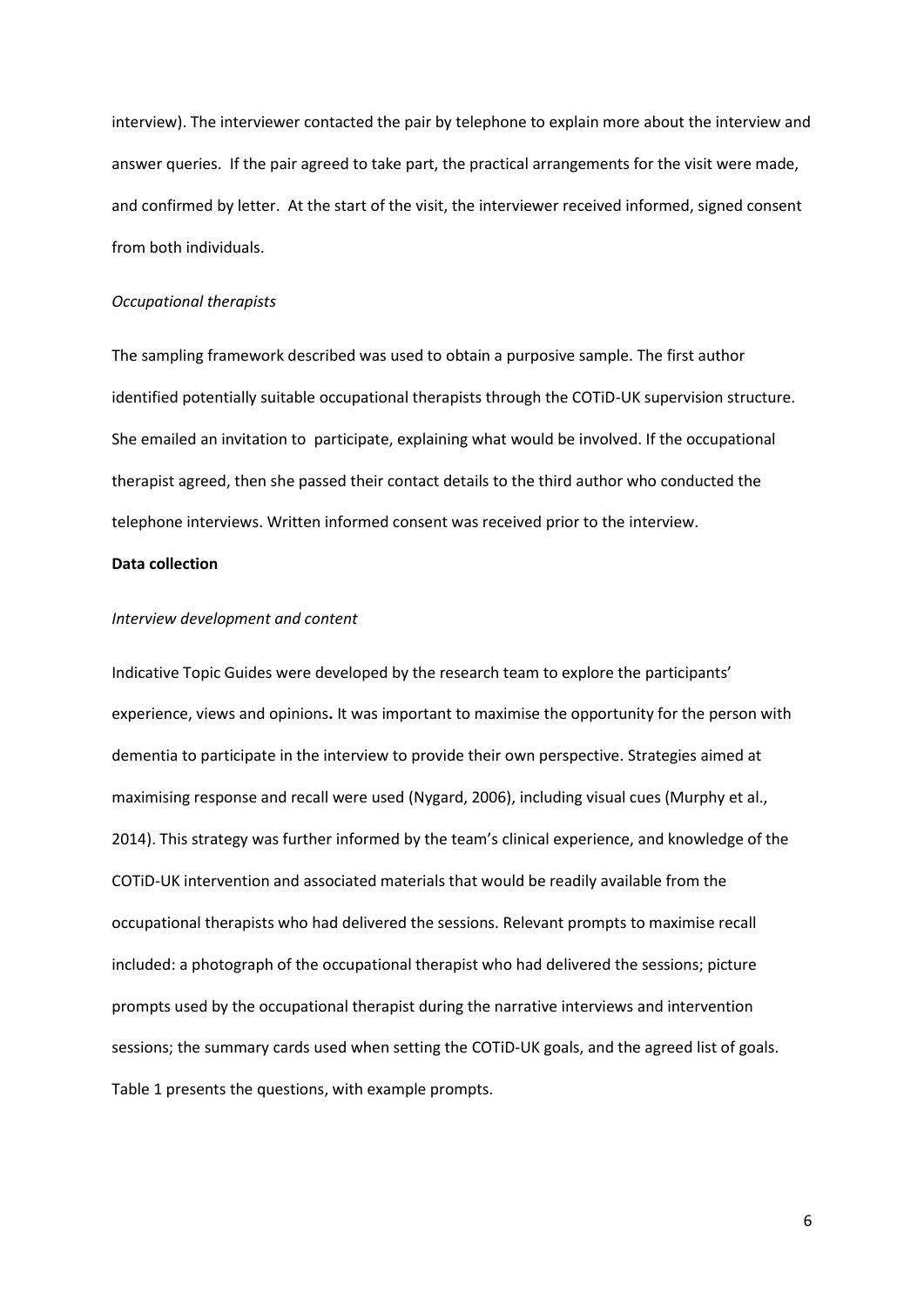# **Table 1 Semi-structured interview questions and example prompts**

## **The occupational therapist interviews**

Can you remember what goals you have set with the pairs?

In terms of the activities that you have engaged in with your pairs, can you tell me a bit more about them?

How did the support and training you received influence your confidence and ability to deliver the intervention?

Can you give me an example of something that worked well?

Did you have any issues in terms of transition once intervention was complete?

What do you think of the programme after having taken part?

How the COTiD-UK involvement impact on practice? Work patterns, changing role within team? What aspects do you think are missing from the programme?

If COTiD-UK was available to be used regularly in your service would you be interested in it Would you recommend COTiD-UK to other OTs working with people with dementia?

### **The pairs interviews**

How do you feel about the goals / activities you did with (name of OT)?

Were the visits with (OT) what you expected, or different? If so, in what way?

Did the sessions with (OT) happen at the right time after the start of your memory problems/diagnosis for you both?

What difference has taking part in these sessions with (OT) made to your lives?

Do you think you will continue to do these activities (or similar) in the future?

What did you like about the sessions with (OT)? And why?

What did you least like about the sessions with (OT)? And why?

Would you recommend these sessions with an OT to other people like yourselves?

Is there anything else you would like to share with us about taking part in these sessions?

#### **Question Example prompt**

Were you able to achieve them, to what extent? What made it possible/not possible? Did the pairs work on activities independently? What factors influenced the activities you worked on? Did that change from pair to pair? How? What

helped with that? - peer support, supervision, training materials?

And something that did not work so well?

How do you think it relates to OT core skills and philosophy, therapeutic use of activity? What would you change - concrete examples

If so, which aspects – why? Barriers for implementation? Resource issues?, Facilitators? Reasons - anything else like to share?

#### **Question Example prompts**

I see you like doing…., How did that work? Were these activities familiar or new to you? What was it like working together, and with (OT)? How did you all get along? How did you plan your sessions/activities? How did you agree on the activities – was it easy/difficult to agree? Have you seen an OT before? Feelings re: flexibility of COTiD-UK?

Would it be better offered sooner or later? After diagnosis, what kind of services/support, if any, did you receive - explore what and reasons? Any reported positive or negative outcomes, changes in activity levels, independence, confidence, function?

If so – why?If not –why? Explore reasons

Explore reasons

Explore reasons

Explore reasons

#### *OT = occupational therapy/therapist*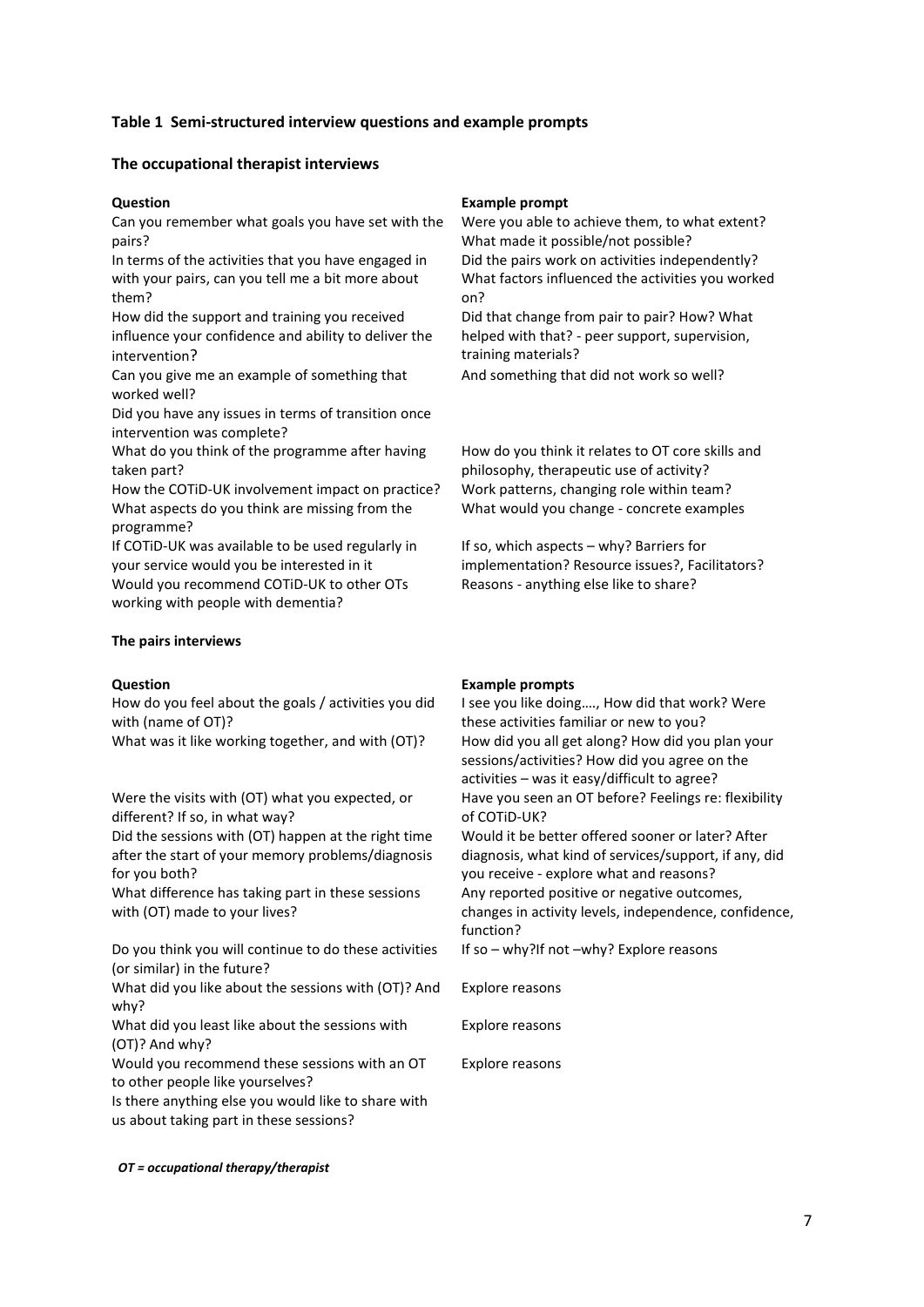#### *Interviewers*

Authors 1, 2 and 3 are registered occupational therapists, with clinical and research experience of working with people with dementia and their family carers They were all involved in training and supervising the occupational therapists to deliver COTiD-UK, and authors 1 and 2 also delivered the COTiD-UK intervention within the RCT. These three authors each conducted a pilot interview and following a reflective discussion with an experienced qualitative researcher not involved in the COTiD-UK training or provision, these interview data were deemed to meet the required quality to be included in the final dataset.

## *Interviews*

Interviews with the pairs were conducted face to face in the person with dementia's home by the first and second authors within two weeks of the pair's final COTiD-UK session. The telephone interviews were conducted by the third author with the occupational therapists whilst they were at varying stages of providing COTiD-UK. Encrypted audio recorders were used to record the interviews to maximise data security.

## **Data Analysis**

The interviews were transcribed verbatim by a professional transcribing service. The transcripts were checked for accuracy and anonymised by the first and second authors. The qualitative software programme QSR Nvivo 11 was used to support coding, management and organisation of the data (QSR International Pty Ltd, 2012).

Inductive thematic analysis was used (Braun & Clarke, 2006) to generate themes for the two datasets (the pairs and the occupational therapists). Authors 1 and 2 developed an initial coding framework for each dataset after reading through the anonymised transcripts and independently identifying phrases and words that described the pairs and occupational therapists' COTiD-UK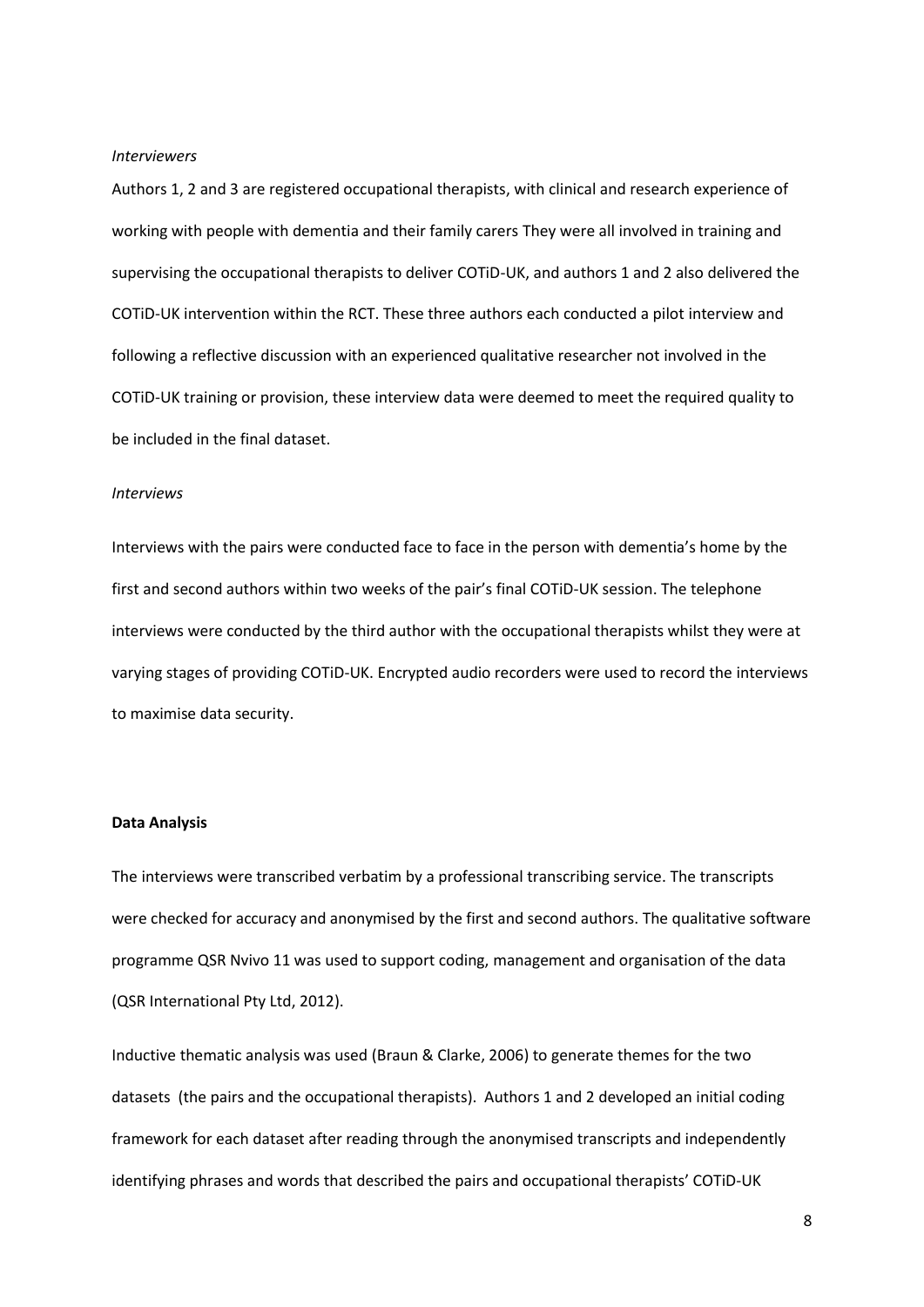experiences. These were then developed into codes such as 'changes in activity levels' (pairs) and 'its real OT' (occupational therapists). Authors 1 and 2 then independently coded half each of the two datasets, meeting as necessary to refine the coding framework to include any emergent issues. To maximise reliability, authors 1 and 2 discussed progress periodically by telephone with author 5, a very experienced qualitative researcher not involved in delivering the COTiD-UK intervention. This iterative process enabled the authors to refine the codes and develop the themes' content and definitions.

To ensure that the final analysis represents the breadth and depth of accounts collected and potential for valuable additional insights supporting fuller interpretation a selection of indicative findings for the occupational therapists were shared with the independent VALID Occupational Therapy Reference Group. The group were asked whether they "rang true", if they resonated with their own experience (verisimilitude), whether there was anything unexpected included or omitted, and whether they reflected their own practice. The Reference Group confirmed that the indicative findings resonated with their own practice experience in particular the themes of "using real OT", valuing the focus of using meaningful occupation, and the opportunity of working in partnership with the person with dementia and their carer. Similarly, a sample of indicative findings from the pair interviews were shared and discussed with the VALID Patient and Public Involvement Reference Group (PPI), comprising former spousal carers of people living with dementia. Again they were asked to check the verisimilitude of indicative findings, unexpected or omitted findings and how they may have reflected their own personal lived and caring experience. In their discussions, the PPI group articulated how and how far the indicative findings resonated with their own experience, in particular valuing the opportunity to tell their individual stories, to feel they were being listened to and being offered individualised goals to work on in partnership with the occupational therapist.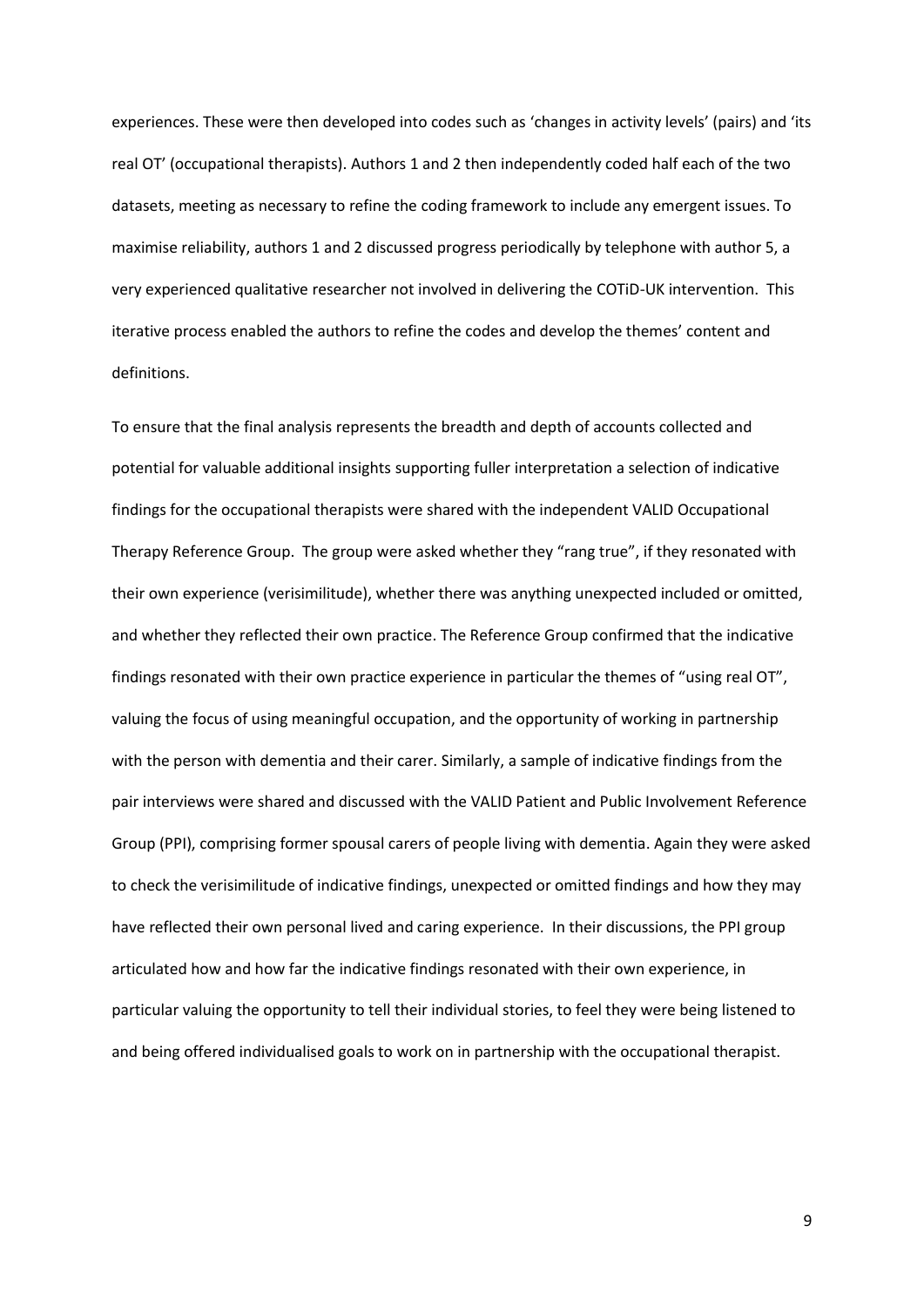# **Findings**

# *Occupational Therapists*

The occupational therapists' prior level of clinical experience in working with people with dementia and family carers included one novice, four experienced and two clinical specialists. At the time of interview they had delivered COTiD-UK to between three and twelve pairs each. There was a wide geographical spread of areas with three covering urban and four covering rural areas. The occupational Therapist participant characteristics are summarised in Table 2.

| Table 2 Characteristics of occupational therapist participants |       |                      |                         |  |  |  |  |
|----------------------------------------------------------------|-------|----------------------|-------------------------|--|--|--|--|
| Occupational                                                   | Site  | Level of OT Clinical | No of pairs worked with |  |  |  |  |
| Therapist ID                                                   |       | experience           | at time of interview    |  |  |  |  |
| OT <sub>1</sub>                                                | Urban | CS                   | 10                      |  |  |  |  |
| OT <sub>2</sub>                                                | Rural | Е                    | 4                       |  |  |  |  |
| OT <sub>3</sub>                                                | Urban | F                    | 9                       |  |  |  |  |
| OT <sub>4</sub>                                                | Urban | CS                   | 12                      |  |  |  |  |
| OT <sub>5</sub>                                                | Rural | Ν                    | 3                       |  |  |  |  |
| OT <sub>6</sub>                                                | Rural | E                    | 10                      |  |  |  |  |
| OT7                                                            | Rural | F                    | 5                       |  |  |  |  |

*OT –Occupational Therapist, N- Novice, E-Experienced, CS-Clinical Specialist*

Author 3 conducted the occupational therapist interviews between November 2016 and January

2017 which lasted between 34 and 54 minutes. The following themes were identified: (1) valuing the

occupational focus of COTiD-UK; (2) timing and relationships; (3) achieving goals. These themes and

their subthemes are summarised in Table 3.

Table 3. Themes and subthemes identified from the occupational therapist interviews

Valuing the occupational focus of COTiD-UK Meaningful occupation

**Theme Sub-theme** Using occupational therapy core skills COTiD-UK is a complex intervention Focussing on the family carer as an occupational being Meeting the family carers own needs Developing the family carer's coping strategies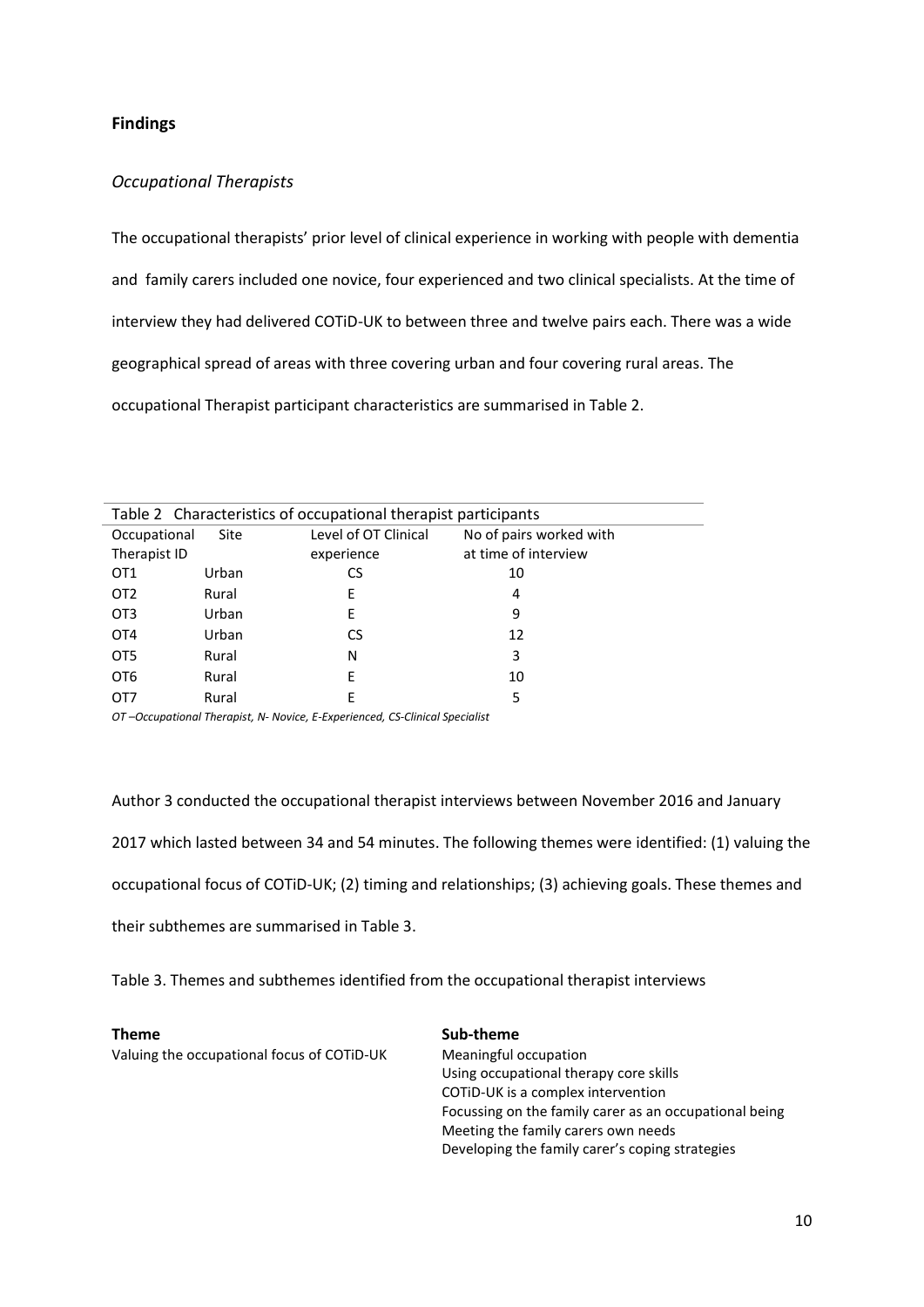| Timing and relationships | Timing of diagnosis<br>Time to listen / to get to know people<br>Carrying out "activities"<br>Delivering COTID-UK<br>Relying on other services / resources<br>The dyadic relationship<br>Collaborating |
|--------------------------|--------------------------------------------------------------------------------------------------------------------------------------------------------------------------------------------------------|
| Achieving goals          | Identifying potential goals<br>Selecting and prioritising<br>Writing goals<br>Achieving goals - factors that enable / hinder                                                                           |

# *Valuing the occupational focus of COTiD-UK*

This theme relates to the content of the intervention itself, primarily its focus on occupation

(activity) for both the person with dementia and the carer.

COTiD-UK, with its focus on using meaningful activity as the means and the end of the therapeutic process is seen as being "real Occupational Therapy" and what people are trained to do, as endorsed by one interviewee;

# *"It is OT you know, it's pure OT' (OT 3)*

Four of the occupational therapists who usually worked in a generic role within a multidisciplinary team reported valuing the time COTiD-UK gave them to utilise their occupational therapy core skills, specifically the activity engagement focus, which a novice OT found reassuring;

*" because it's so occupational focussed and it, it brings you back to what we should be doing. you know it's what we trained to do" (OT 5)*

All the occupational therapists especially valued the opportunity to use specific occupational therapy core skills such as: assessment, activity analysis, activity adaptation, environmental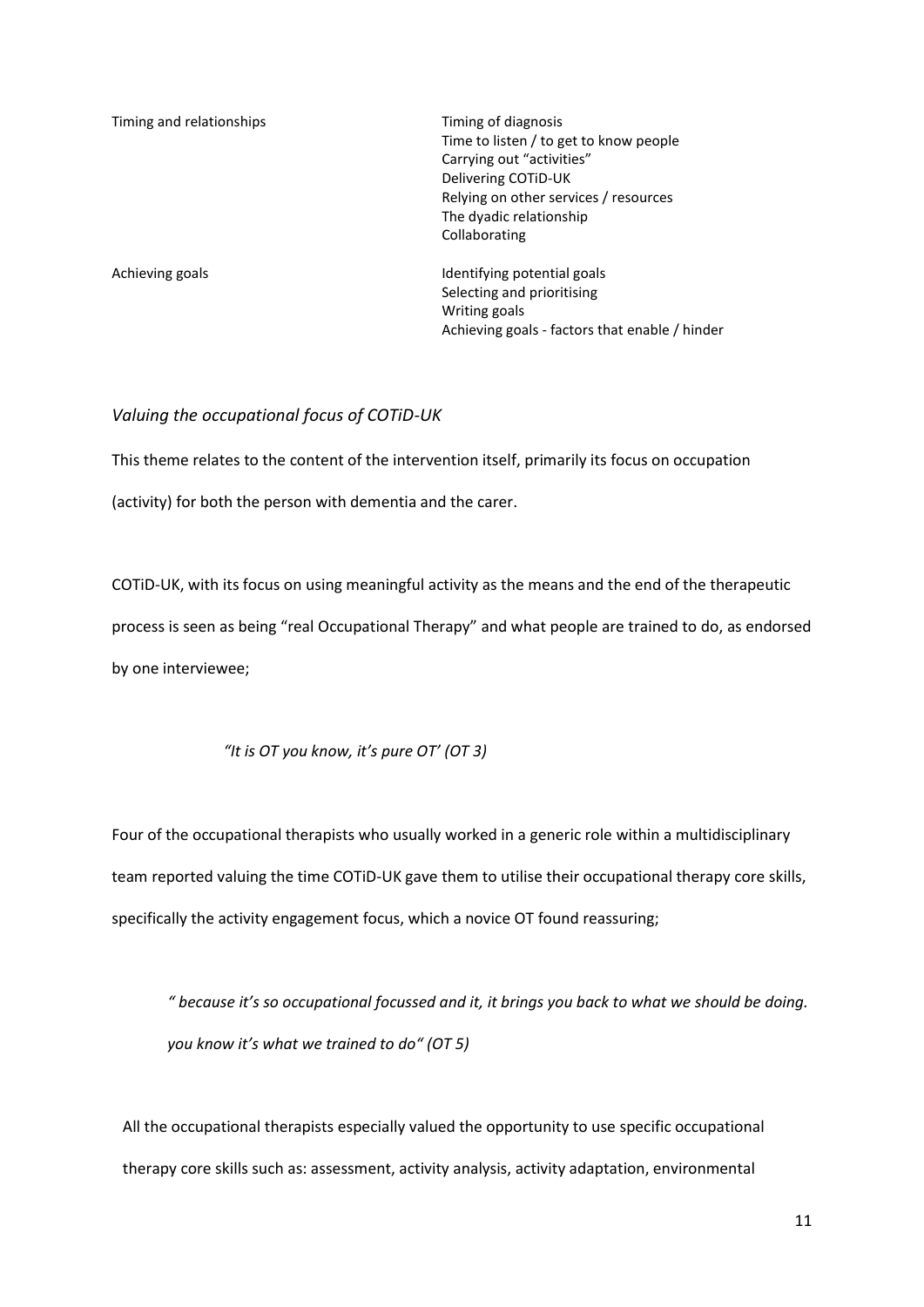assessment and adaptation, therapeutic use of self and modelling techniques within COTiD-UK as described by this more experienced participant.

"*I think certainly in terms of the core skills it--it is utilising you know it is based on our core skills………… more so than we're able to ..to these days with the-pressures and generic working" (OT 7)*

Occupational therapists described the complexity of COTiD-UK, recognising that there are a number of inter-related component parts, many of which reflect occupational therapy core skills:

"*the assessment, the information gathering side, the carer side…the focus around activity and skill maintenance and looking at planning for the future, it's all there bringing our skills" (OT 2)*

All occupational therapists discussed the carer focus of COTiD-UK. This included recognising the carer as an individual with their own meaningful occupations (activities), meeting their own needs, and enabling them to develop their own coping strategies for the present as well as future. This was seen as important, and different to their usual clinical practice that focusses on enabling the practical aspects of the carer's caregiving role:

*"I think including the carer for me was a big thing…them having you know some kind of occupation, you know their own roles" (OT 1)*

The occupational therapists described the individual time they spent focussing on the carers' own need for meaningful activity and balance.

*" I think the carer being listened to and their story having significance" (OT 3)*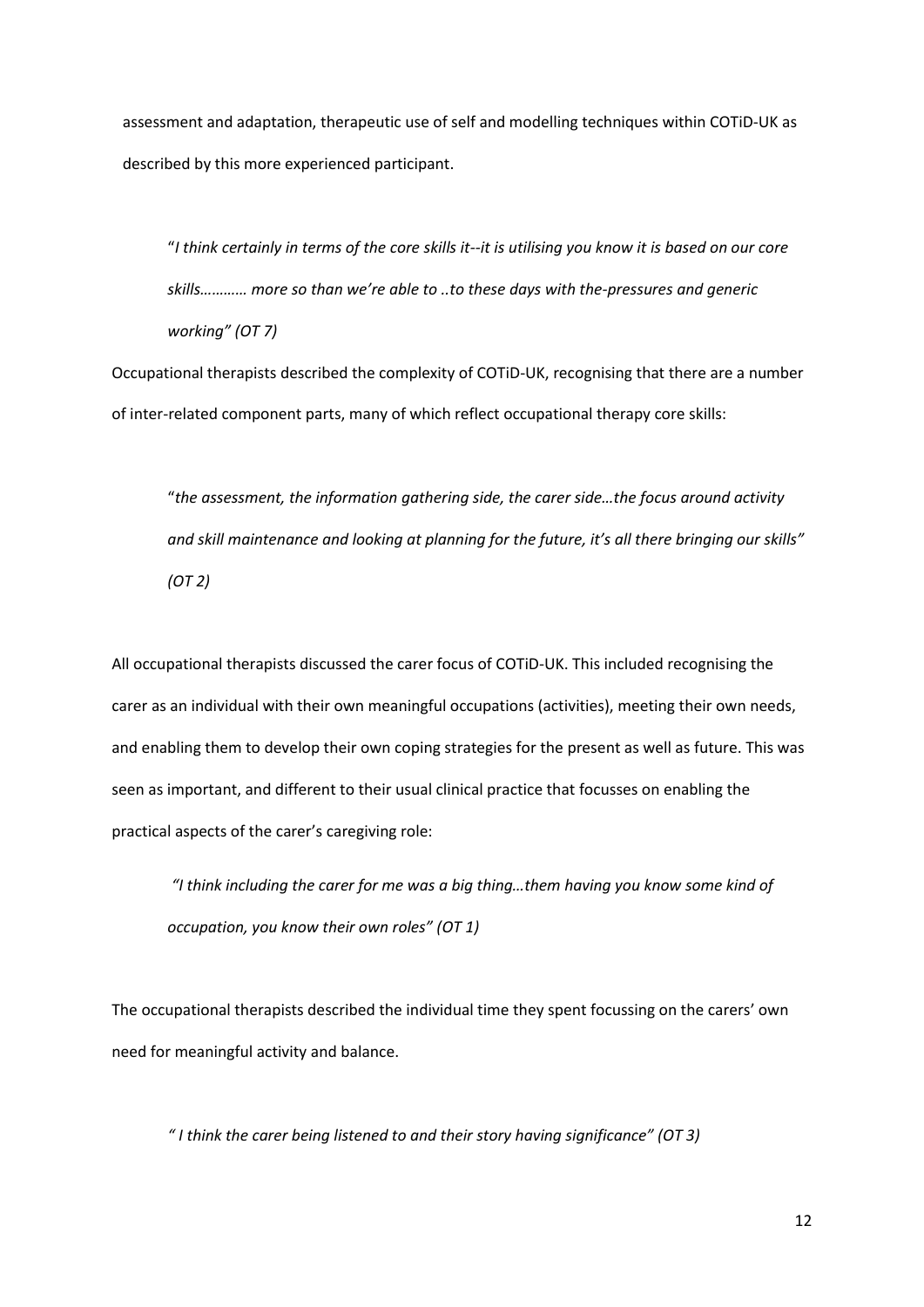These individual sessions enabled the carer to open up, feel valued as an individual and provided opportunity to explore and develop their own coping strategies to support them in managing situations that were causing them stress or difficulties.

"*I think because I've had more time to work with the carer about I guess their understanding and I guess how their, how they're adapting, and reassuring them that they're doing a good job" (OT 2)*

These comments emphasise how COTiD-UK focuses on meeting the family carers' own needs for meaningful activity, and the opportunity to enhance their own coping strategies to use on a daily basis or in specific situations, thus enhancing their own wellbeing.

## *Timing and relationships*

This theme relates to the process of delivering COTiD-UK. This can be influenced in several ways, primarily related to timing and relationships.

In terms of timing in relation to the stage of dementia, most occupational therapists felt that providing COTiD-UK would be optimal in the earlier stages following diagnosis. They described the early to moderate stages of the disease progression as being more conducive to preventing risks in the future, with individuals and carers able to plan, organise, make adaptations and increase their awareness of support and strategies available.

*"If you can get in there in those earlier stages and when there might not be you know real big problems happening for somebody or for the couple that actually overall that can be more effective because you can get things working better and you know their quality of life can be at a level where then those other problems then don't develop…" (OT 7)*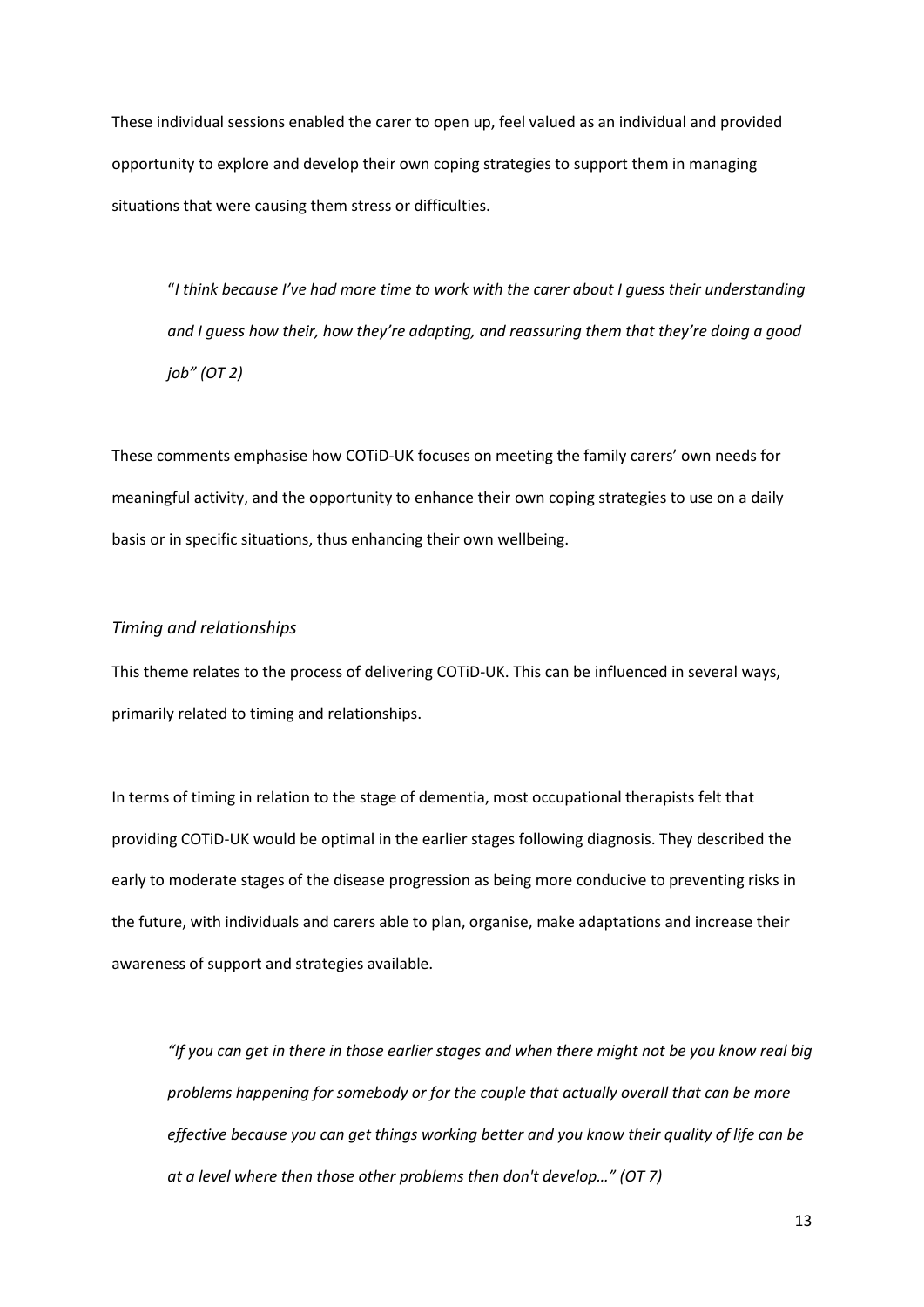However, another experienced occupational therapist felt that there needed to be awareness too about ensuring individuals and carers do not become too overwhelmed with information, advice and needing time to come to terms with the diagnosis.

"*It hasn't quite sunk in or they're not quite sure what to do with it and they've got all this Information. Whereas I think if we can go out just a bit later when… they've kind of processed that" (OT 2)*

In addition, the occupational therapists also valued the time that COTiD-UK provided for them to get to know the person with dementia and carer, enabling them to 'really listen' to their individual stories, to identify what was important to them, what they would like to work on individually or together and the opportunity to actually engage in activities with the pairs.

*"It's the actual not just giving the information but then actually seeing that through with them and actually practising the, the activity with them you know trying it out with them." (OT 7)*

However, the occupational therapists also acknowledged that when goals were not met within the COTiD-UK intervention timeframe of ten hours this was often dependent upon on other resources and services not being available as reflected by this participant:

*"I've had to delay things a little bit, I was waiting for a piece of equipment to arrive so it was pointless me going to visit without this bit of equipment because I'd be eating into my hours" (OT 6)*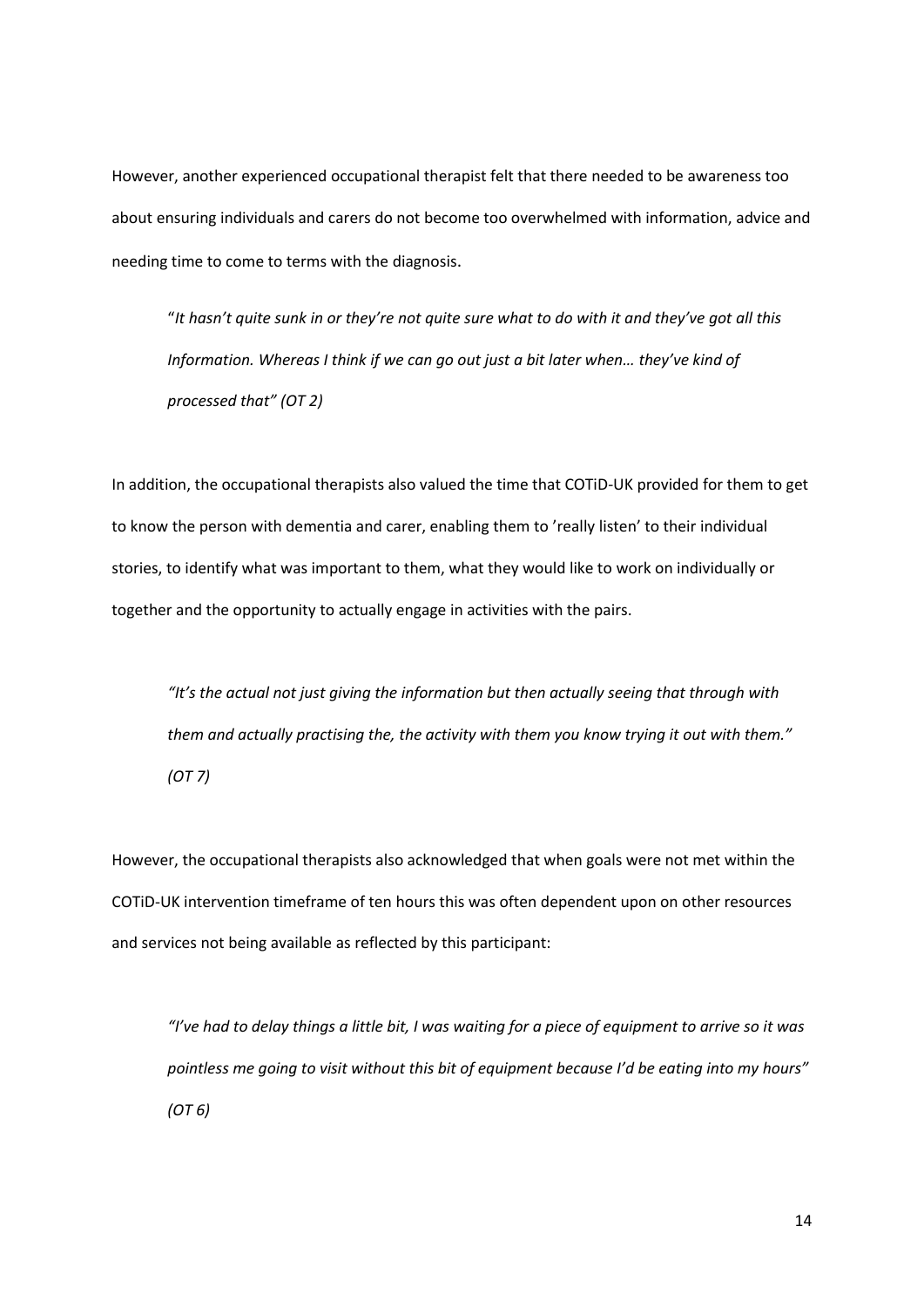Two aspects were identified as to how relationships affected the delivery of COTiD-UK.

Firstly, occupational therapists talked about how the pre-existing relationship between the pair themselves affected the intervention delivery. It was seen to be easier if the pair had a good relationship, as described here:

*" Yeah when you've worked with both of them. And when they have a good relationship, I think that's quite key." (OT 4)* 

Conversely, it could be more challenging to work with pairs whose relationship was less positive: *" there was one pair that was particularly difficult because there were lots of dynamics between them. I had to meet them individually, they had quite a controlling relationship and to get them in the same room was quite difficult" (OT 4)*

Secondly, occupational therapists described how they worked together in a collaborative relationship with the pair, in order to identify, agree and achieve goals.

*"it was always in collaboration, you get to know the persons" (OT 1)*

# *Achieving goals*

This theme relates to the process of identifying, setting and achieving goals. The occupational therapists identified a range of factors that could impact on pairs identifying, selecting, prioritising and achieving goals, including: levels of insight, coming to terms with their diagnosis, underlying physical health conditions, level of ability, motivation and confidence, other appointments and pre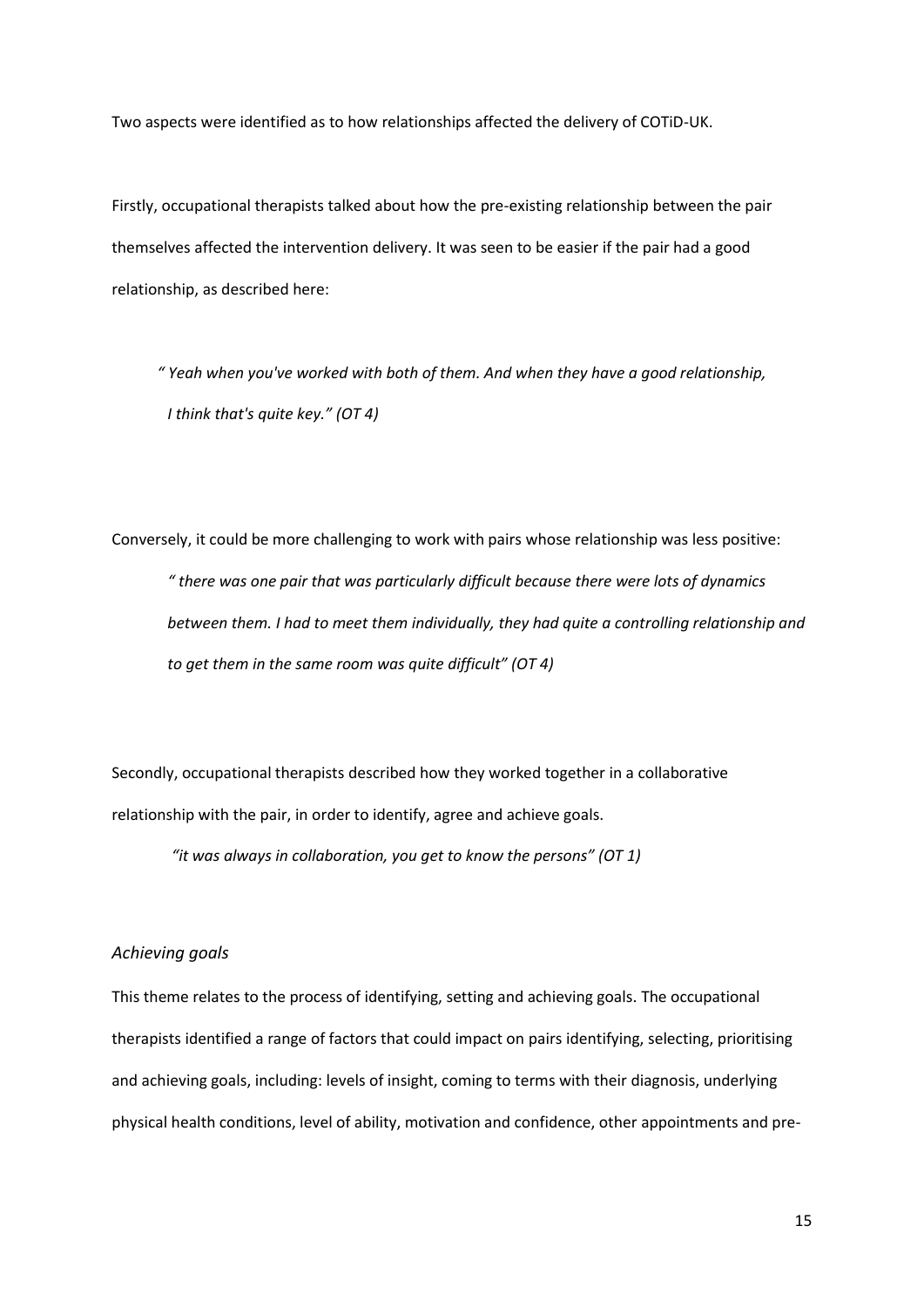existing routines/activities; and feeling of ownership of the goals set; as described by two participants:

*"People aren't well, or people go on holiday, so people take longer than anticipated" (OT 6)*

Using the Specific, Measurable, Achievable, Realistic, Timed (SMART) format (Schut & Stam, 1994) to write goals, enabled the occupational therapists to clarify with pairs what would be realistic goals to set, and the capabilities and expectations of the pair within the COTiD-UK timeframe. The occupational therapists all emphasised the need to use specific strategies to support goal achievement such as breaking goals down step by step or using practicable modelling and problemsolving techniques as described below:

*"But then I worked with them, you know, each time I went, we went through, they tried it, I tried it, to show them the kind of demonstration" (OT 1)*

# *People with dementia and family carer pairs*

Twenty-two pairs were interviewed. The age of people with dementia ranged from 58 to 91 years, the carers' age ranged from 38 to 88 years. Eighteen of the pairs were in a spousal relationship and four carers were adult children. Seventeen pairs were white British and all but two pairs co-habited. The pairs' characteristics are summarised in Table 4.

Table 4 Characteristics of people with dementia and family carer participants

| Pair ID | <b>Site</b> |            |   | <b>PwD Demographics</b> | <b>FC Demographics</b> |                                 | <b>Therapist</b>                        |  |              | Goals                     |   |   |   |
|---------|-------------|------------|---|-------------------------|------------------------|---------------------------------|-----------------------------------------|--|--------------|---------------------------|---|---|---|
|         |             | Gend<br>er |   | Ethnicity               | Ethnicity              | Relationship<br>οf<br>FC to PwD | <b>OT Clinical</b><br><b>Experience</b> |  | Goals<br>set | <b>Goals achieved</b>     |   |   |   |
|         |             | M          | F |                         |                        |                                 | N                                       |  | <b>CS</b>    | No of goals<br><b>Set</b> | А | R | N |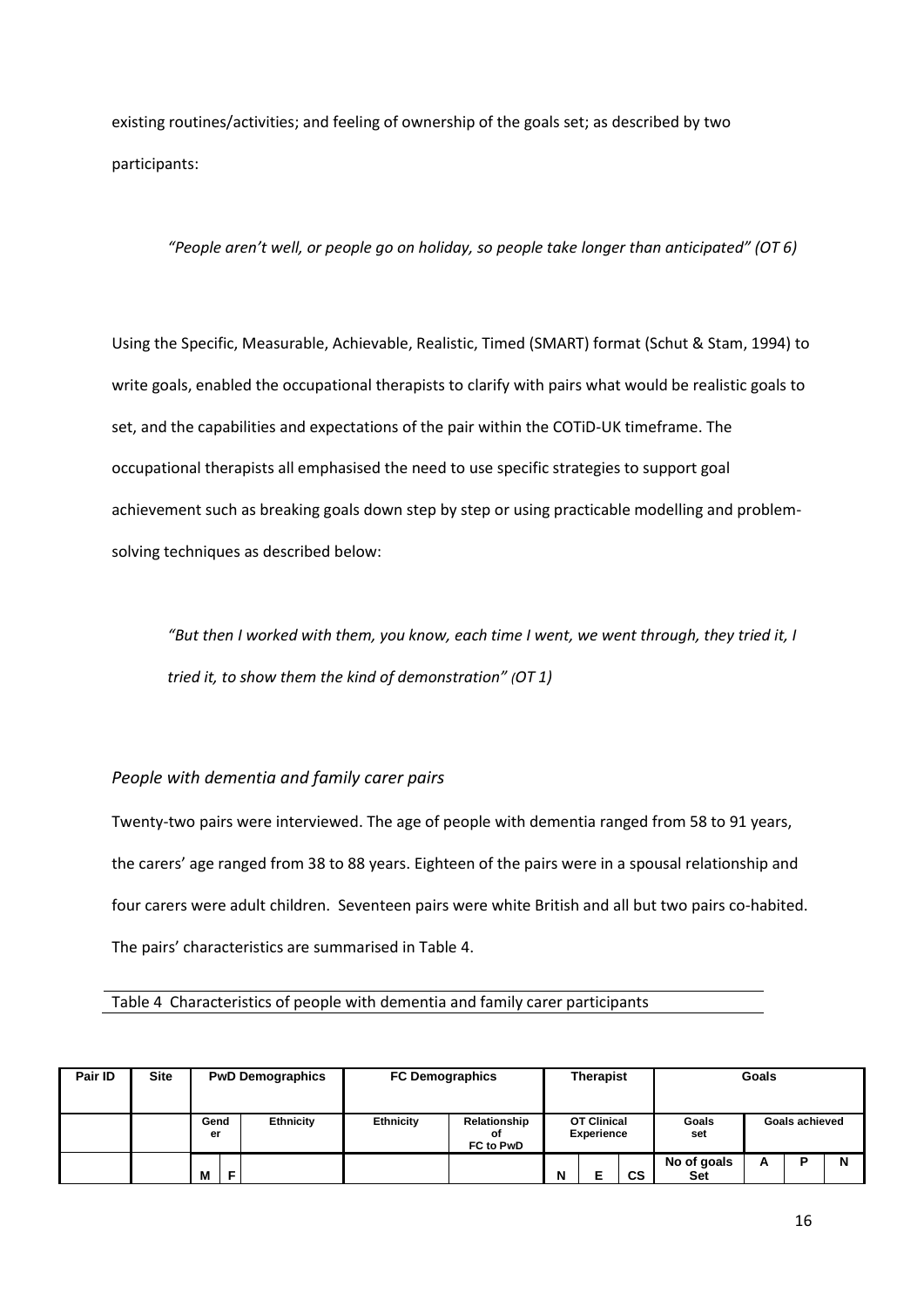| 001 | Urban |              | $\times$                  | Asian       | Asian              | Child  |              |   | CS | 4              | 4            |              |                |
|-----|-------|--------------|---------------------------|-------------|--------------------|--------|--------------|---|----|----------------|--------------|--------------|----------------|
| 002 | Urban | X            |                           | W.Brit      | W.Brit             | Spouse |              |   | CS | 5              | 3            |              | $\overline{2}$ |
| 003 | Urban |              | $\boldsymbol{X}$          | W.Brit      | W.Brit             | Child  |              | E |    | 5              | 4            |              | $\mathbf{1}$   |
| 004 | Rural |              | $\boldsymbol{\mathsf{X}}$ | W.Brit      | W.Brit             | Spouse |              | E |    | 5              | 5            |              |                |
| 005 | Rural |              | $\times$                  | W.Brit      | W.Brit             | Spouse |              | E |    | $\overline{2}$ | $\mathbf{1}$ |              | $\mathbf{1}$   |
| 006 | Rural | X            |                           | W.Brit      | W.Brit             | Spouse |              | E |    | 5              | 4            | $\mathbf{1}$ |                |
| 007 | Urban | $\mathsf{X}$ |                           | Carib       | Carib              | Spouse |              |   | CS | 3              | 3            |              |                |
| 008 | Urban | X            |                           | W.Brit      | W.Brit             | Spouse |              | E |    | 4              | 4            |              |                |
| 009 | Rural |              | $\boldsymbol{\mathsf{X}}$ | W.Brit      | W.Brit             | Spouse | N            |   |    | 5              | 4            |              | 1              |
| 010 | Rural |              | X                         | W.Brit      | W.Brit             | Spouse |              | E |    | 6              | 4            | 1            | 1              |
| 011 | Rural |              | $\mathsf{X}$              | W.Brit      | W.Brit             | Spouse |              | E |    | 4              | 4            |              |                |
| 012 | Rural | $\mathsf{x}$ |                           | W.Brit      | W.Brit             | Spouse |              | E |    | 3              | 3            |              |                |
| 013 | Urban |              | $\boldsymbol{\mathsf{X}}$ | Other white | W.Brit             | Spouse |              |   | CS | $\overline{4}$ | 3            | 1            |                |
| 014 | Urban | X            |                           | Indian      | Indian             | Child  |              |   | CS | 6              | 6            |              |                |
| 015 | Rural | X            |                           | W.Brit      | W.Brit             | Child  | N            |   |    | 4              | 4            |              |                |
| 016 | Rural | X            |                           | W.Brit      | W.Brit             | Spouse |              |   | CS | 4              | 4            |              |                |
| 017 | Urban | X            |                           | W.Brit      | <b>Other Black</b> | Spouse |              |   | CS | 4              | 4            |              |                |
| 018 | Rural |              | $\times$                  | W.Brit      | W.Brit             | Spouse | N            |   |    | 4              | 1            | 3            |                |
| 019 | Rural | $\mathsf{x}$ |                           | W.Brit      | W.Brit             | Spouse | $\mathsf{N}$ |   |    | 5              | 3            |              | $\overline{2}$ |
| 020 | Urban | X            |                           | W.Brit      | W.Brit             | Spouse |              |   | CS | 6              | 3            |              | 3              |
| 021 | Rural | X            |                           | W.Brit      | W.Brit             | Spouse |              | E |    | 4              | 3            | 1            |                |
| 022 | Rural |              | $\mathsf{X}$              | W.Brit      | W.Brit             | Spouse |              | E |    | 4              | 4            |              |                |

Interviews with the pairs were conducted face to face by the first two authors between February

2017 and October 2017 and lasted between 38 and 65 minutes. .

The following themes were identified: (1) achieving goals; (2) working together; (3) the effect of

dementia, and are summarised in Table 5.

# **Table 5. Themes and subthemes identified from the interviews with people with dementia and family carer pairs**

| <b>Theme</b>           | Sub-theme                                         |
|------------------------|---------------------------------------------------|
| Achieving goals        | Identifying what is important to the pair         |
|                        | Setting goals                                     |
|                        | Achieving goals                                   |
| Working together       | Valuing the occupational therapist's approach     |
|                        | Pairs as active participants within the process   |
|                        | Engaging in activities together                   |
| The effect of dementia | Recognising the signs                             |
|                        | Dementia impacting on activity engagement         |
|                        | Engaging in activity is also affected by physical |
|                        | health                                            |
|                        | Timing COTID-UK delivery                          |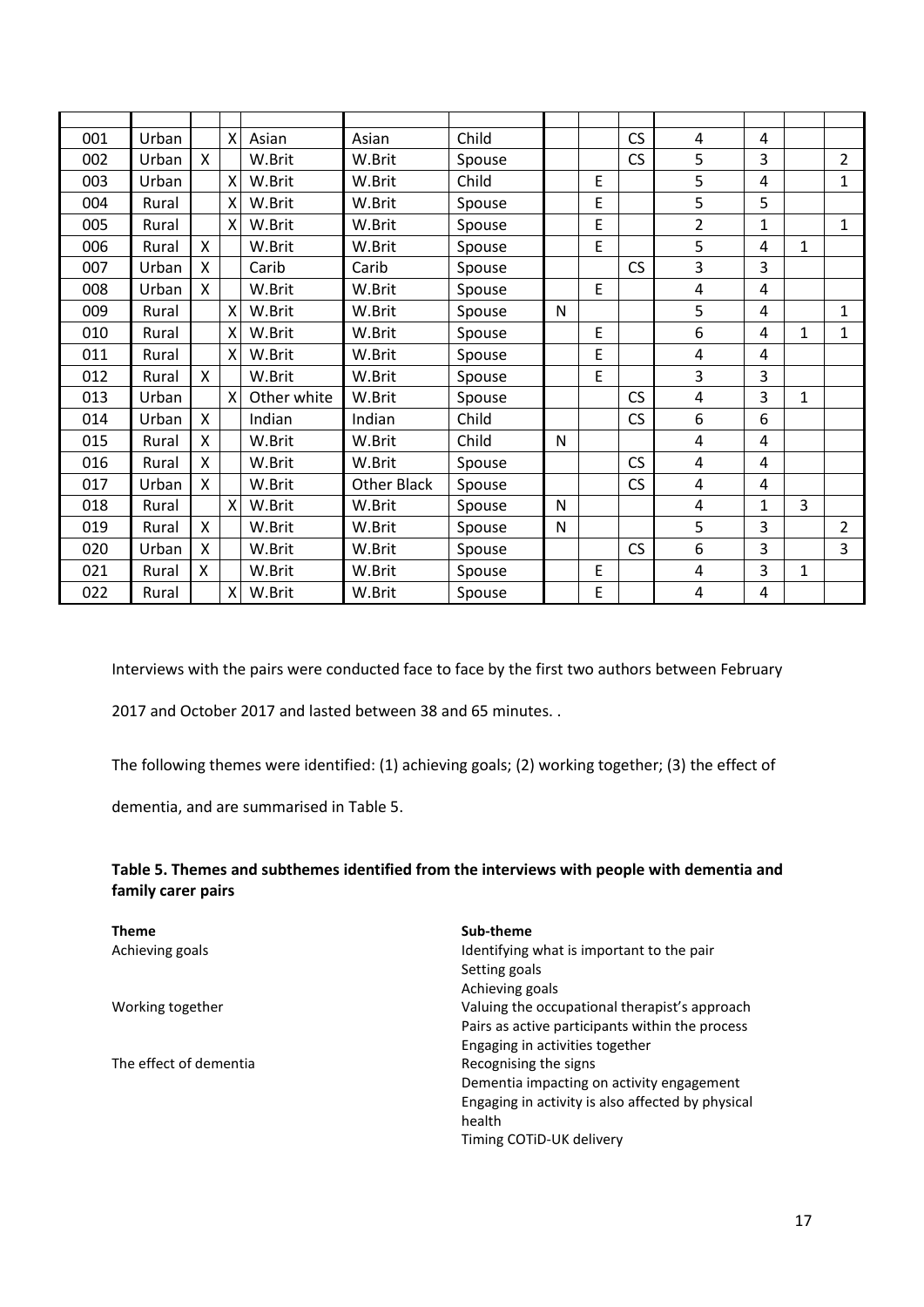## *Achieving goals*

People with dementia and carers valued the opportunity to talk with, and set meaningful goals with, the occupational therapist as the following carer reflected:

*"A lot of what mum and I spoke about were quite similar in what were important to us it was a little bit easier to come up with these goals because they were quite similar" (pair 001 – carer)*

Pairs identified factors that they felt had been taken into account by the occupational therapist for the goals set to be realistic and achievable, including: their physical health condition, the severity of dementia, and their pre-existing routines and activities, as illustrated by the spouse of a woman living with dementia:

"*well we did make plans but unfortunately the first time we had to cancel, she had a urine infection and was quite poorly….. It interfered with what we planned" (pair 022-carer)*

Carers identified a range of strategies used by the occupational therapists as being crucial to achieving their set goals. Such support included: providing information and signposting, developing problem solving and enabling approaches, completing referrals to services as well as jointly working alongside the pairs, as reflected by one pair:

*"I think for me it's just made me try to not just go down that straight path but to find other ways around things and to think things through differently" (pair 020 – carer)*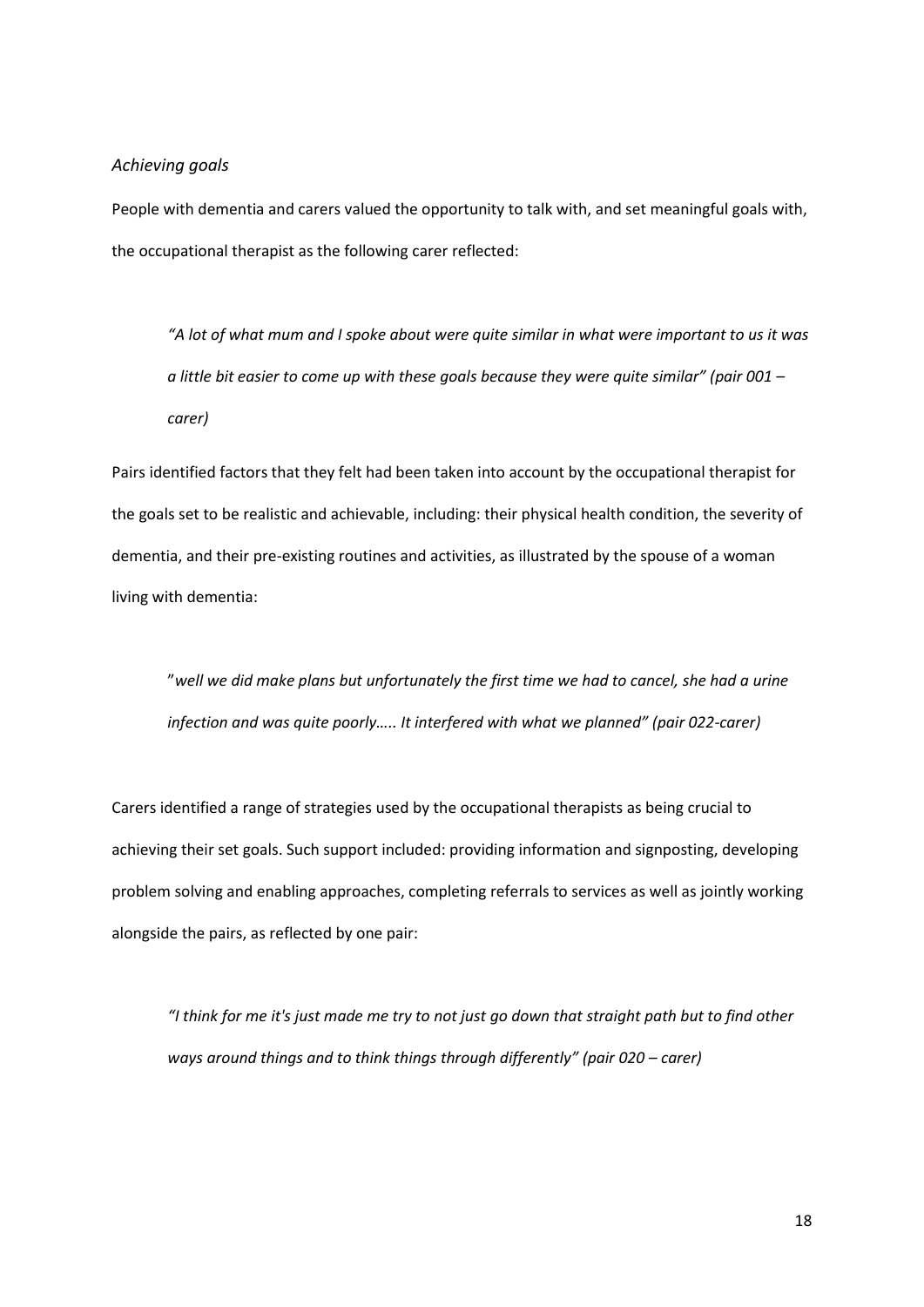Conversely, comments from pairs acknowledged that achieving their goals were often hindered due to: their physical health problems; delays in waiting for local resources or services required to achieve goals, for example equipment provision or a therapeutic group, as noted by one of the people living with dementia.

*"Yes, we haven't done that, 'cos we can't, we've tried to get on… I think there was one here but of course they're full up, …. nearly everybody wants to learn to use a computer" (pair 018-person with dementia)*

# *Working together*

Accounts from pairs valued the occupational therapist's flexible, open and honest approach and communication skills, including: listening, and understanding the situation of those taking part in the intervention, and what matters to them; normalising the conversation and their situation; motivating and enabling them to go at their own pace as described below by participants living with dementia:

*"I find I was able to talk to her…really talk to her, no inhibitions" (pair 011-person with dementia)*

Discussion with pairs also showed how COTiD-UK gave them opportunities to be active participants working both with the occupational therapist and also independently on their own initiative throughout. Some reported that the occupational therapist's supportive and enabling approach gave them confidence to work on their goals by themselves as reflected below: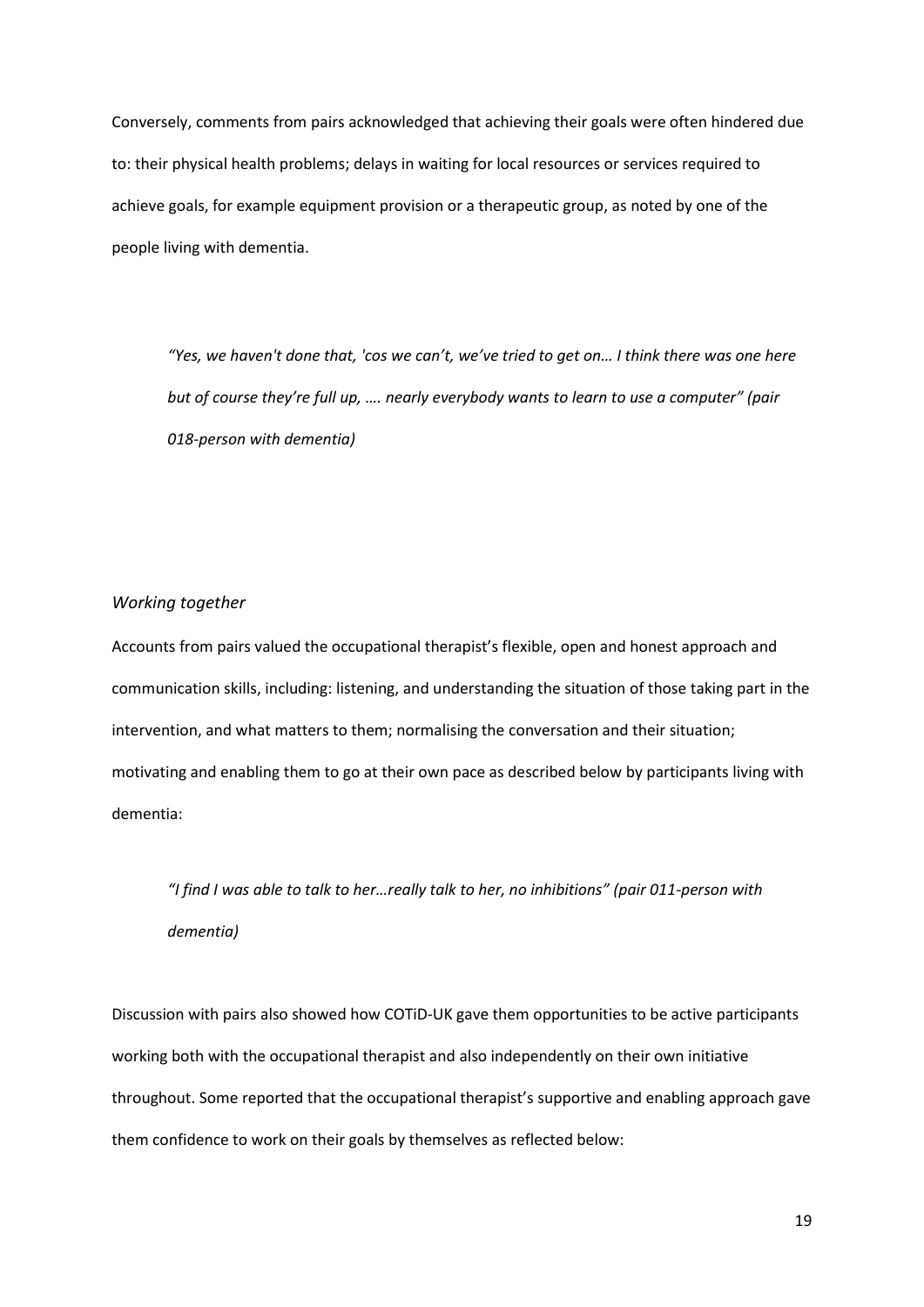"*Yeah, it wasn't bad, because we just got on with it. So next time we came we had it organised isn't it? .. (carer) " Yeah and she saw the progress you know, we had made." (Person with Dementia - pair 017)*

Other pairs described that having the occupational therapist working alongside them step-by-step to actually engage in their chosen activities, gave them much more confidence to achieve goals.

*"Because I don't think you would have gone, joined this thing would you? She sort of encouraged you and she said 'I'll go with you again' and she took you and she said 'I'll come and take you again' (pair 002–carer)*

# *The effect of dementia*

Many pairs relating their stories described how they had first noticed the signs of dementia, in terms of how it affected the person's ability to carry out familiar activities:

*"we were in the garden, I thought whatever is he trying to do there? and it was a bit of a shock, he didn't know where to put the plug in to mow the grass" (pair 021 carer)*

People with dementia described how their ability to carry out previously familiar or valued activities was affected:

**"***well the thing is I was driving all the time, it was a big setback for me…just got in the car and went…and now I can't (pair 001-person with dementia)*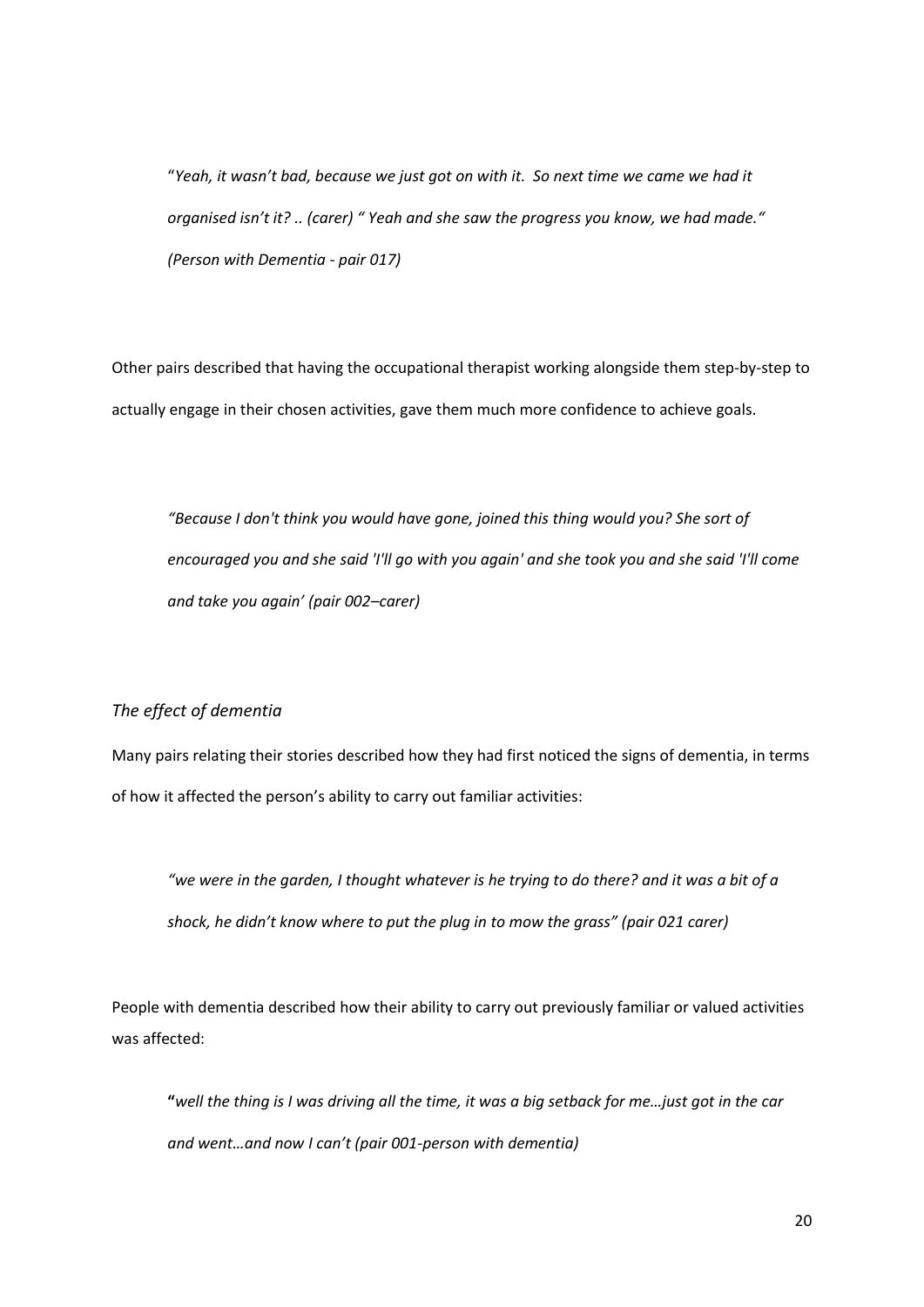Family carers also described how the symptoms of dementia such as memory impairment, and the impact on carrying out activities had affected their own roles and the subsequent need to provide practical support with everyday tasks such as dressing, paying bills.

*"We seem to be doing things for him, everything now, prompting… I'm more like his mum these days" (pair 022-carer)*

The impact of other physical or medical conditions on the person's ability and opportunity to engage in meaningful activities was also highlighted:

*"I haven't enjoyed the best of health for the last eighteen months and now I've got the pacemaker fitted" (pair 009-person with dementia)*

The pairs discussed the optimal time to be offered COTiD-UK in relation to the severity of dementia. The majority felt that it was of most use and best provided in the earlier stages following diagnosis. This was because they were then able to plan and adapt to changes in the future and still focus on engaging in their own valued activities as reflected below:

*"by the time this project started and the OT came along obviously you weren't driving and other things were happening. You know your vision had got worse and you weren't reading and writing and it seemed to be good timing in helping us work on these" (pair 010-carer)*

Some people with dementia felt that COTiD-UK would not have been useful any earlier e.g. immediately after diagnosis as they felt time is needed to fully come to terms with the diagnosis and potential changes in their future, such as the ability to drive and make financial decisions: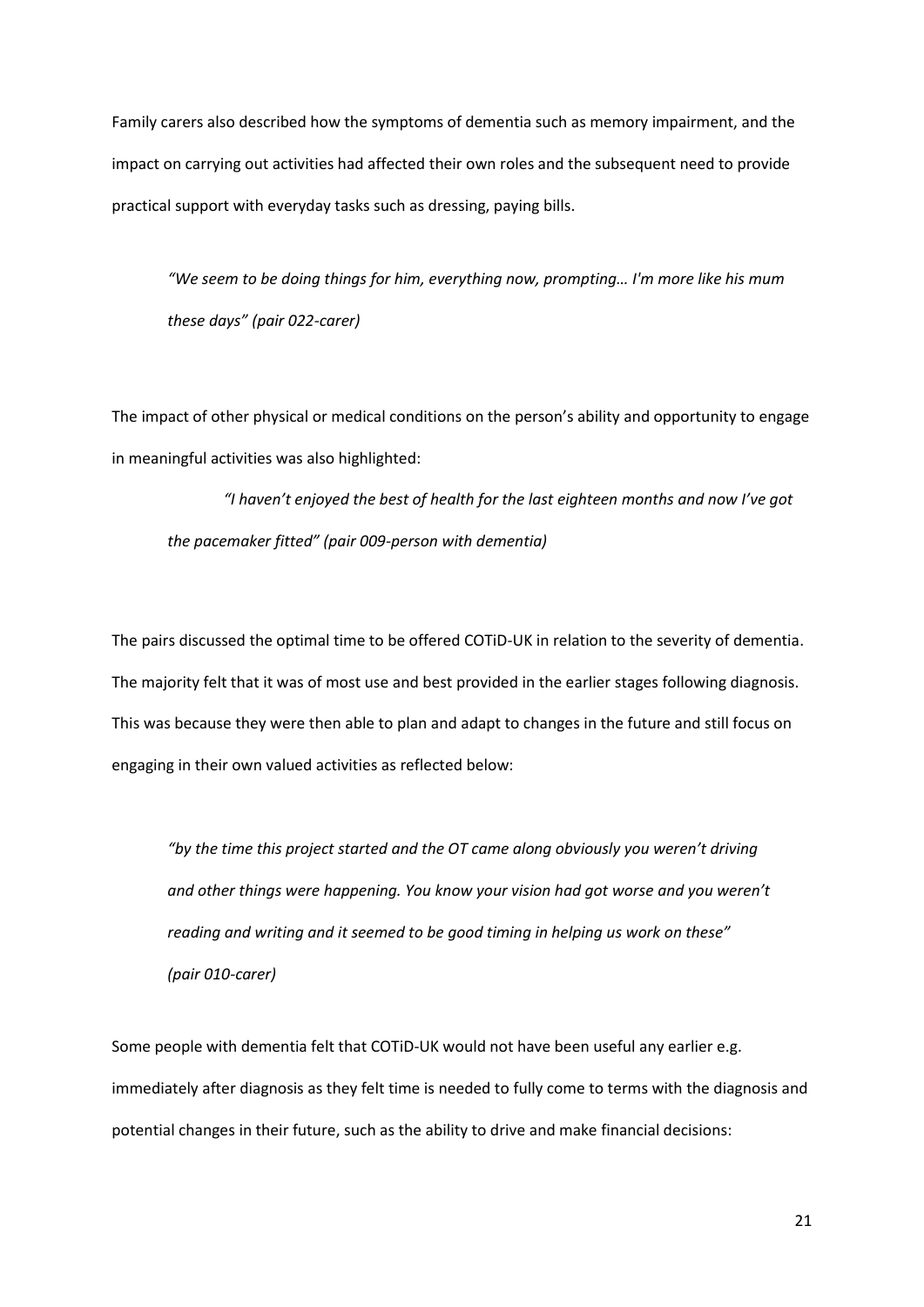*"And another thing too is of course that it can be variable can't it, because for any, person that's going into this process, you know at the beginning it might be a bit difficult and so you might want a gap, you know?" (pair 017-person with dementia)*

# **Discussion**

This qualitative study explored the experience of occupational therapists and pairs of people with mild to moderate dementia and their family carer of taking part in the COTiD-UK intervention, as delivered within the VALID RCT.

Occupational therapists valued the occupational focus of COTiD-UK, describing it as 'real OT'. They discussed various aspects that affected its provision, namely timing and relationships, as well as the factors and strategies that enabled goal achievement. The pairs valued the occupational therapists' approach and being able to work together to identify and achieve their activity-based goals, and discussed their experience of how dementia affects activity engagement.

There was some overlap between the occupational therapists' and pairs' themes, albeit they tended to use different language to describe the same things.

Both the occupational therapists and pairs recognised the effect and impact of dementia as well as other physical health conditions on the ability to carry out activities. Occupational therapists used therapy-specific language to describe how they had taken these factors into account when identifying and setting goals with the pair. They explored realistic expectations with the pair, taking time to explore potential barriers, to encourage the pair's ownership of the goals, to enhance motivation. The pairs reflected how the occupational therapist had taken into account their limitations to agree realistic goals with them, and provided advice on managing or adapting to these in order to achieve their valued activities.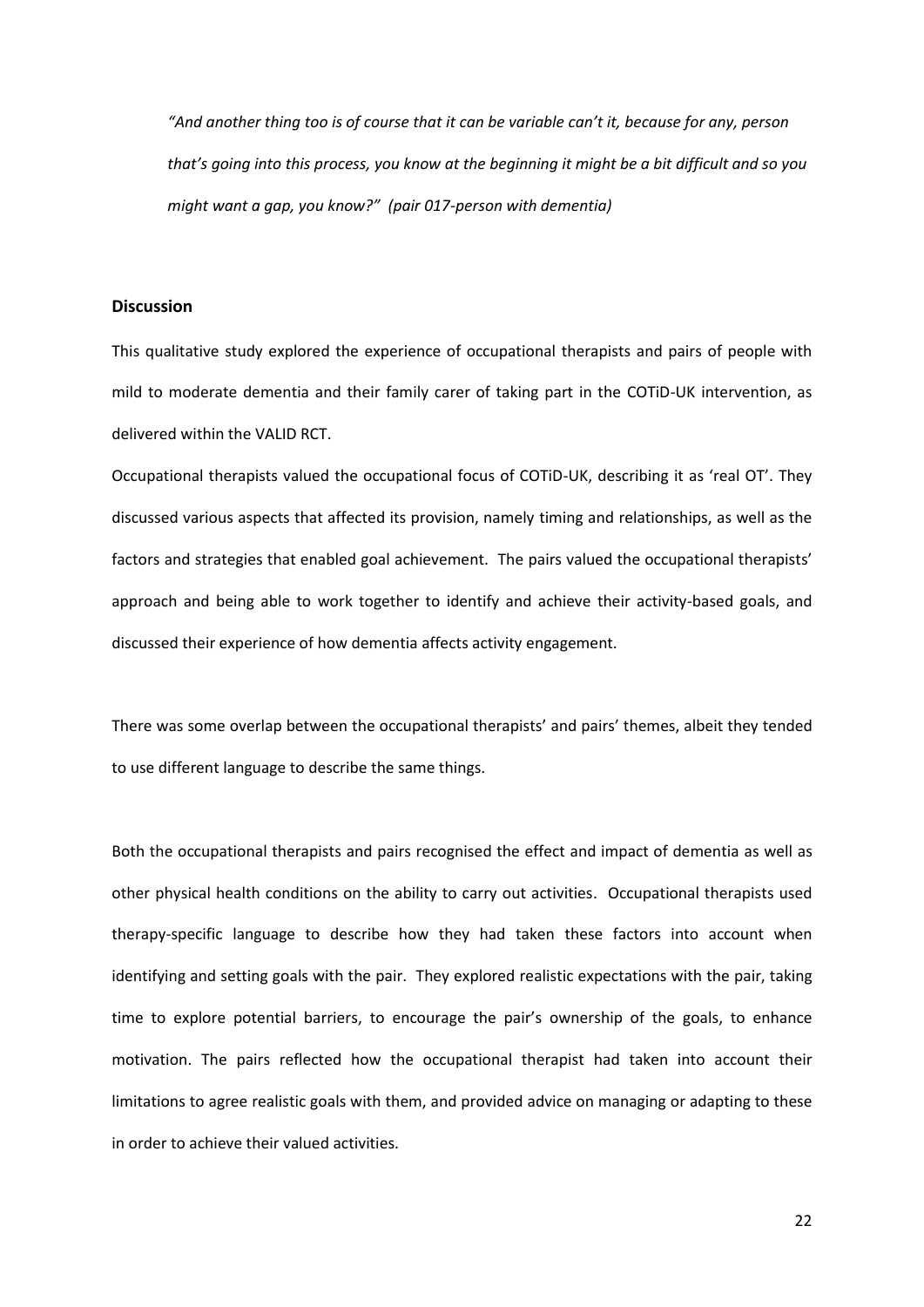Pairs reported feeling that the occupational therapist had really listened to what they had said, and understood what was important to them when agreeing their goals, referring to 'working together'. They valued how the therapist had enabled them to go at their own pace as well as feel in control by being active partners within the process. Occupational therapists provided similar examples of facilitating pairs to take the lead and initiative within the theme of 'collaborating'. These examples illustrate how the principles underpinning the current shift to enabling people to have more control over their own health and well-being and receiving more personalised care, can be put into practice (DOH, 2019).

Both groups felt that the optimal time for COTiD-UK was in the earlier stages of dementia. It had to be at the point that pairs recognised the impact of dementia on carrying out familiar or meaningful activities, and thereby the need for input; but not so early on that pairs had not had the time to absorb the diagnosis. Most people express a wish to know their diagnosis (Pinner & Bouman, 2003). A timely diagnosis is important so that the person with dementia and their family can benefit from interventions to reduce or delay symptom progression, and access support services (The Lancet Commission, 2017). The appropriate support provided at the optimal time can reduce carer stress and subsequent care home admission. It is important for people with dementia and their families to plan for the future. COTiD-UK contributes to this by providing the carer with skills and coping strategies to use in the short and longer-term, as well as adapting the environment to optimise activity engagement. UK Memory Assessment Services accreditation standards require: "Access to in-depth assessment of occupational functioning" {Standard 123}; "Input from psychologists and occupational therapists is sufficient to provide evidence-based interventions" {179}; "Access to advice and support on assistive technology and telecare solutions to assist people with activities of daily living" {187}; and "Carers are offered an assessment, and intervention(s) if appropriate, for their psychological, emotional and social needs" {190} (Royal College of Psychiatrists, 2020). The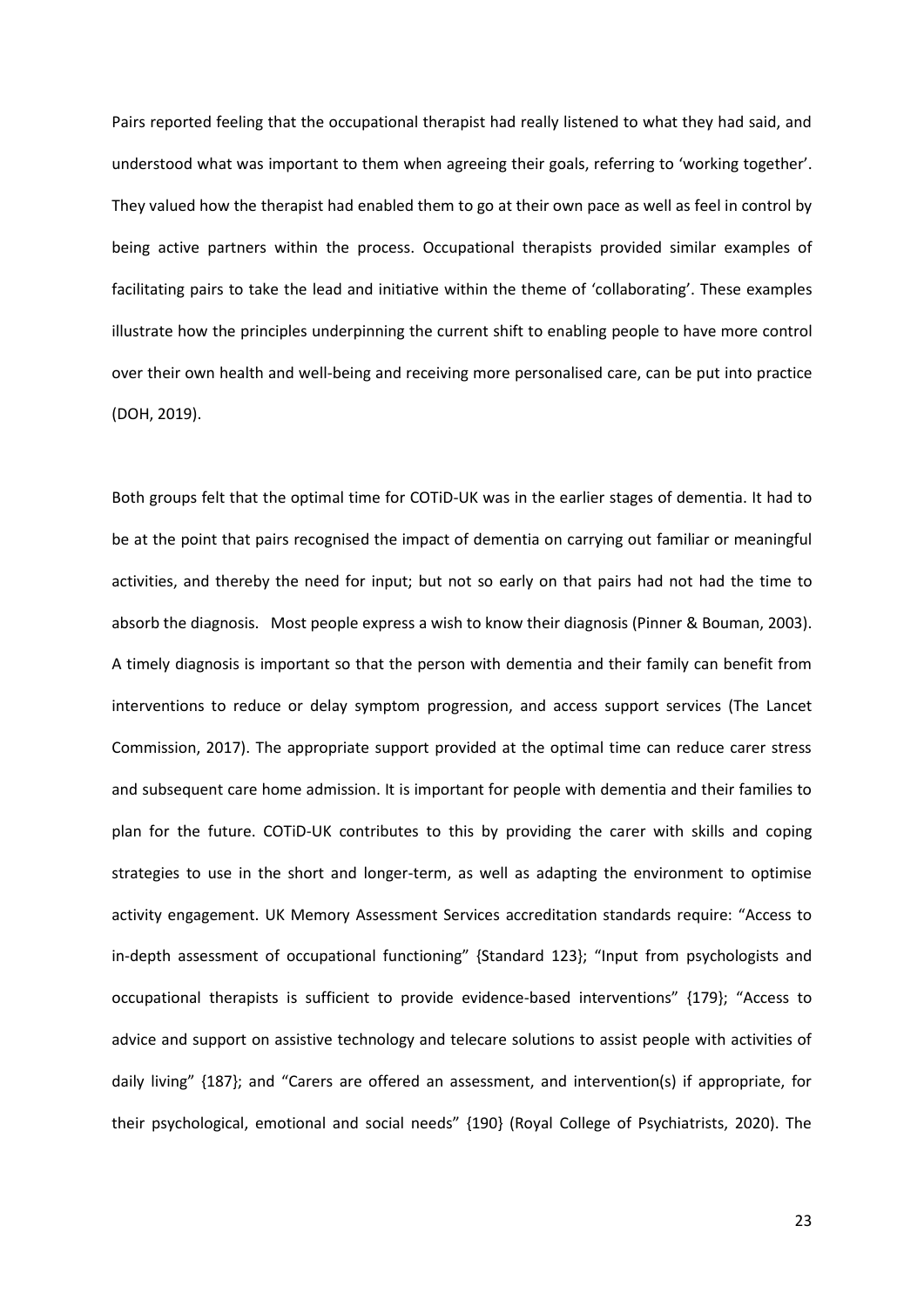provision of occupational therapy interventions such as COTiD-UK contribute to meeting these standards.

Participants had valued the opportunity to carry out activities together. Pairs described this in terms of it encouraging them to actually take part, learning useful coping strategies, and thereby building their confidence in activity engagement. This highlights the use of activity as both the means and the end of the occupational therapy process. The occupational therapists talked about having the opportunity to utilise their core skills of activity analysis, adaptation and grading (Pentland, Kantarzis, Clausen & Witemyre, 2018). They described adapting and grading activities, and using strategies to enable goal achievement, including: breaking goals down into simpler achievable steps, having an end product or output to work towards, and illustrating goals in pictorial format rather than text. They described COTiD-UK as 'being real OT', using their core skills to enable pairs to engage in valued everyday activities or occupations in order to achieve optimal positive change. The therapists varied as to how much the COTiD-UK emphasis on activity and use of the occupational therapy unique core skills differed to their usual practice with those working in generic roles noting the biggest difference.

The occupational therapists emphasised the COTiD-UK focus on working with the carer as an individual in their own right, with a need to engage in their own meaningful activities. This was often in contrast to their usual practice which considered carers purely in terms of performing their carer role and tasks. Four of the occupational therapists usually worked in predominantly generic roles and therefore saw the greatest change from their usual practice. There is a challenge in balancing the need to work within a multidisciplinary team whilst maintaining the profession's focus on occupation within the therapeutic process (Pettican & Bryant, 2007; Parkinson et al., 2009). The majority of occupational therapists working with people with dementia and their carers in the UK combine profession-specific and generic roles; with the top two ranked generic tasks being risk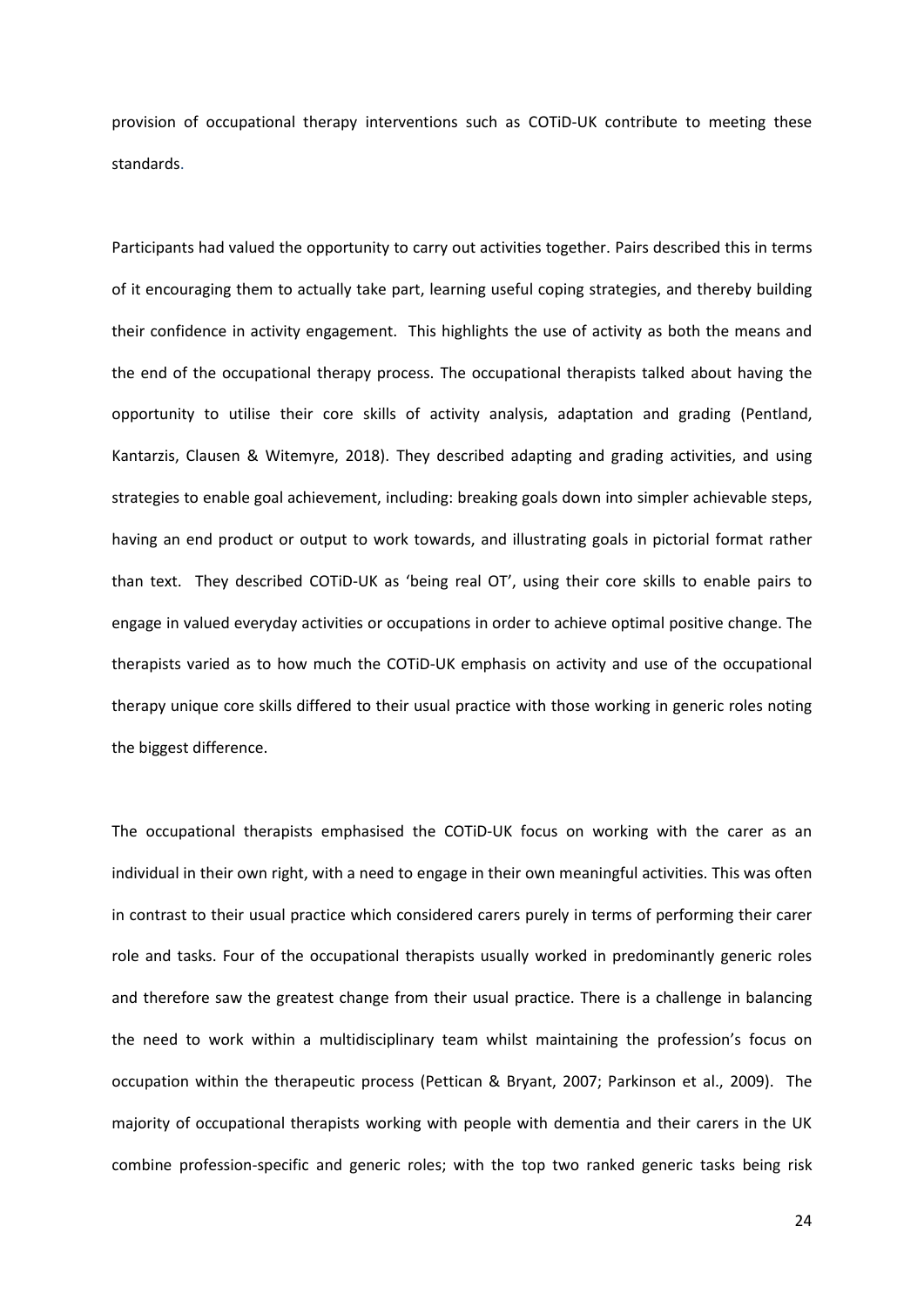assessment, and carer support and advice (Swinson et al., 2016). In the same survey, the top three ranked profession-specific tasks were assessment, environmental adaptation, and community-based interventions. Carer-focused interventions were not listed as profession-specific activities, but categorised as an generic activity. One obvious explanation for this is that the usual median time of 2.5 hours of occupational therapy provision is a quarter of the ten hours allocated for COTiD-UK delivery (Swinson et al., 2016). This additional time therefore provides the time and opportunity to work with both the person with dementia and the carer to meet their own meaningful activity goals.

#### **Study limitations and strengths**

Telephone interviews may inhibit responses particularly given the absence of non-verbal and visual cues which could affect the richness of data generated, and means of interpreting participants' verbal responses (Novick, 2008), hence why this method was not utilised with the pairs. However, this method does enable research to include more geographically-dispersed participants as with the occupational therapists in this study, enabling purposeful and appropriate sampling strategies to be used (Block & Erskine, 2012). Telephone interviews were set up around the occupational therapist availability and did not appear to inhibit probing or in-depth discussions with the occupational therapists.

The pairs sample was not representative of the UK population in terms of ethnicity, as most pairs were white British. However, it can be difficult to recruit ethnic groups as the RCT eligibility criteria required participants to be fluent in English (Redwood & Gill 2013).

One strength of the study is its involvement of people with dementia. To mitigate limited recall, the interviewers used a variety of strategies including visual prompts. Inclusive techniques such as these enhance the involvement of people with dementia as conversation partners to elicit their views and opinions (Phillipson & Hammond, 2018). It could be argued that interviewing the pairs together may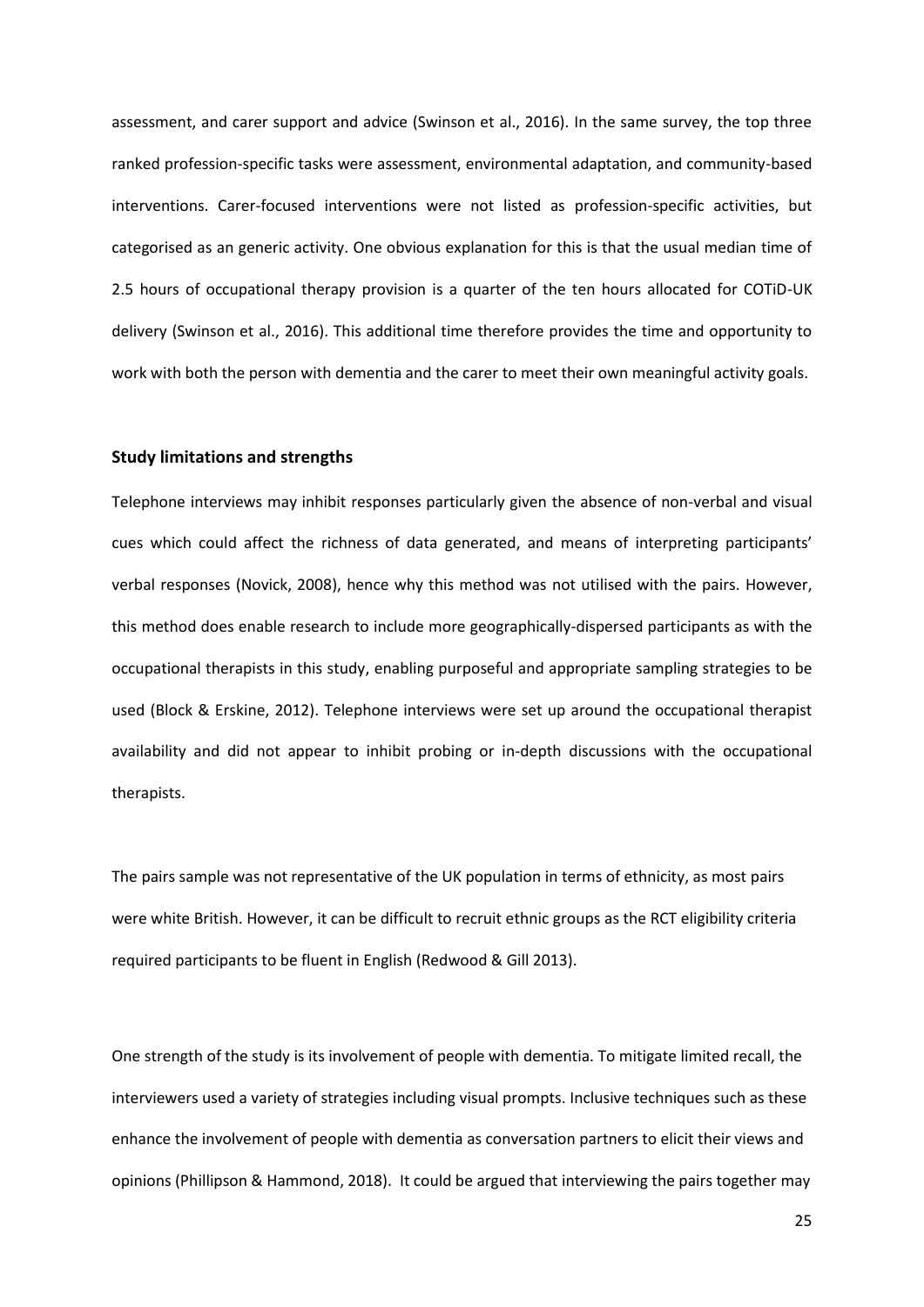have inhibited honesty, however the interviewers utilised strategies to support the voice of the person with dementia. These included; checking that the person with dementia agreed with what the family carer had said; noting non-verbal signs of agreement i.e. nodding their head or smiling; observing when they perhaps were wanting to say more and inviting their contribution whilst balancing the need to avoid making the person with dementia feel under pressure. Although the family carer often took the lead in answering, interviewers noted they often actively encouraged the person with dementia to express their views, for example, turning around to the person with dementia and asking if they agreed or encouraging them to speak if they had a different viewpoint. Family carers were keen to express that it was not just their opinion or views that mattered. There was no apparent difference of views between the person with dementia and their family carer for example each highlighted valuing the occupational therapist approach and communication in enabling them to set goals meaningful to each other.

This study enabled people with dementia to express their own views in their own words, enabling them to act as active, insightful and meaningful contributors throughout the interview process. Interviews and analysis were undertaken by three researchers who were experienced in working with people with dementia and family carers and had either provided COTiD-UK intervention or delivered the training. This could potentially be seen as being biased about the outcome, understanding the COTiD-UK intervention process did equip the interviewers to probe in more critical detail during the interviews. It also supported understanding the occupational therapyfocussed shorthand language used by the occupational therapists, and may have engaged those participants more as they knew they were being interviewed by a fellow occupational therapist. Including an 'external' researcher in the analysis team allowed scrutiny to check for potential 'insider bias' in conducting both of the interviews and analysis.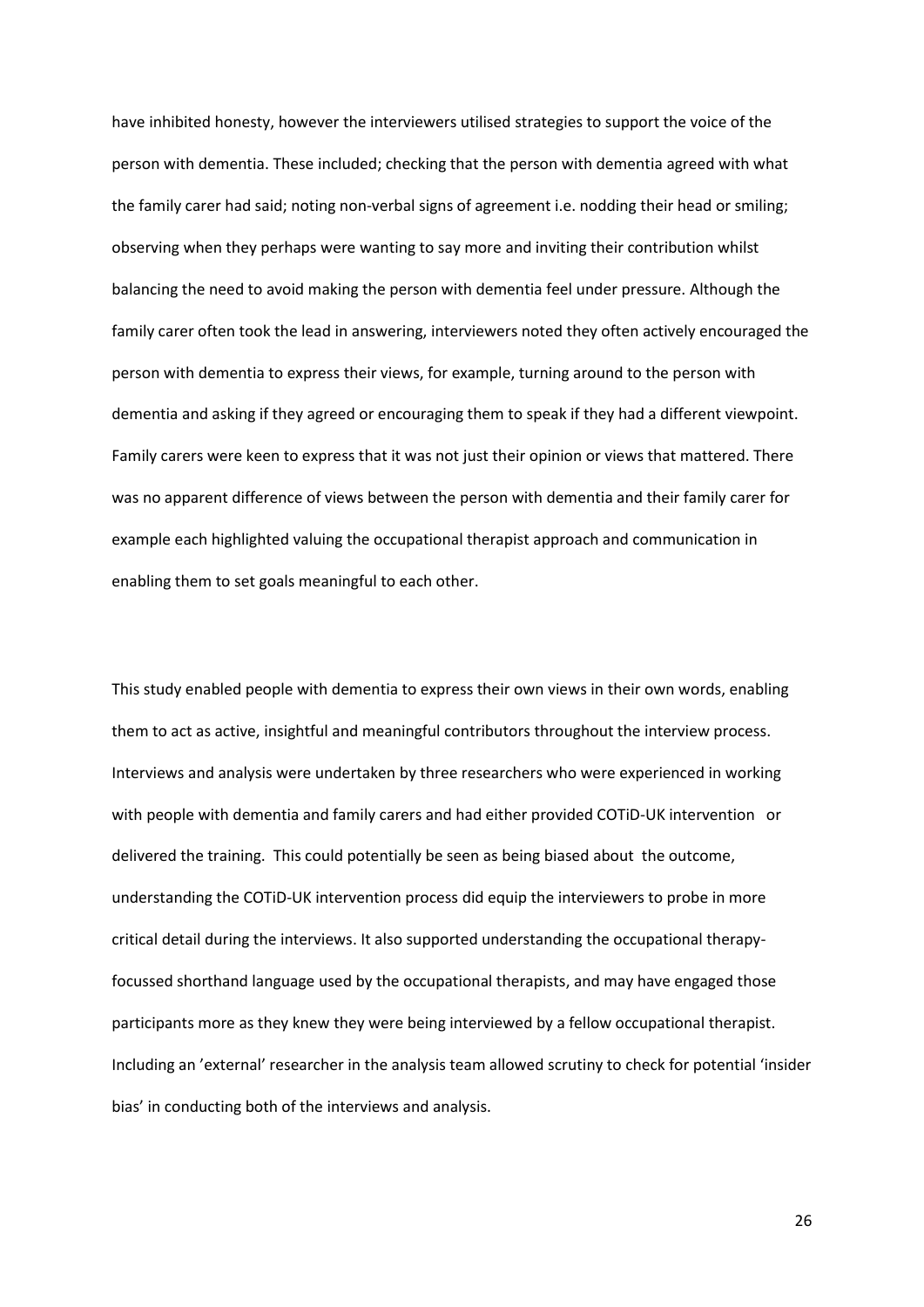# **Implications for practice**

The positive experiences reported by the pairs in this study indicate the importance of adopting a collaborative approach to facilitate people with dementia and their carers being actively involved in the intervention process. Utilising goal setting strategies which focus on the needs and preferences of pairs both as separate individuals and jointly can enable interventions to be more person-centred, and target outcomes that reflect activity engagement and participation of importance to the individuals rather than focussing on impairment. The study also highlights the importance of service timing, to ensure that health and social care professionals deliver interventions and enable access to appropriate support at the right time following the diagnosis of dementia. This maximises the opportunity for people with dementia and their families to continue with their valued activities, and to plan accordingly for the future.

## **Conclusion**

This study explored the experiences of taking part in the COTiD-UK intervention from the perspective of people with dementia, their family carer and occupational therapists, all of whom identified positive features of working within a person-centred occupation-focussed intervention. They were able to identify specific impacts on the lives of both people with dementia and their carers from being able to engage with activities they themselves identified as having value for them, exploring ways they could sustain these activities further and being enabled to plan ahead to live well with dementia. The occupational therapists highly valued the intervention in that it provided them with the time and opportunity to utilise and to have the value endorsed of their core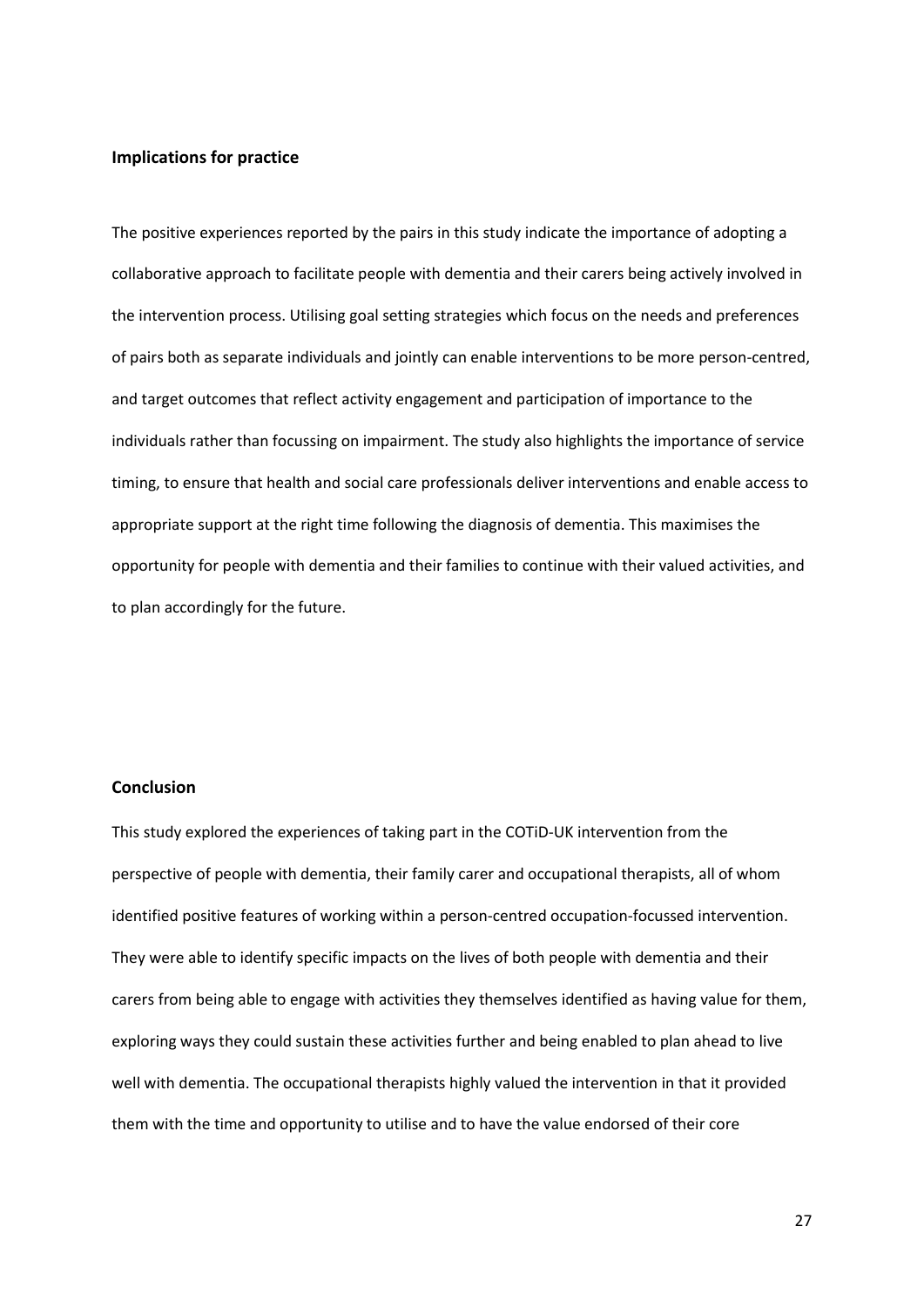occupational therapy skills and expertise to enable people with dementia and their family carers to engage in meaningful valued occupations.

# **Declarations**

## **Acknowledgements**

Much appreciation goes to the 22 pairs of people with dementia and their family carer, and the seven occupational therapists who took part in the interviews.

## **Funding**

This study is funded by the National Institute for Health Research (NIHR) [Programme Grants for Applied Research (Grant Reference Number RP-PG-0610-10108)]. The views expressed are those of the authors and not necessarily those of the NIHR or the Department of Health and Social Care**.**

## **Declaration of Conflicting Interests**

The authors declare they have no competing interests**.**

## **Ethical Considerations**

Approval was granted on 10th December 2015, REC Ref: 14/LO/0736, by London – Camberwell St Giles Research Ethics Committee. The recruitment documents were reviewed by the VALID Public and Patients Involvement Reference Group.

# **Consent for publication**

Written informed consent for anonymised views to be published was given by all interviewees.

## **Availability of data and material**

Not applicable.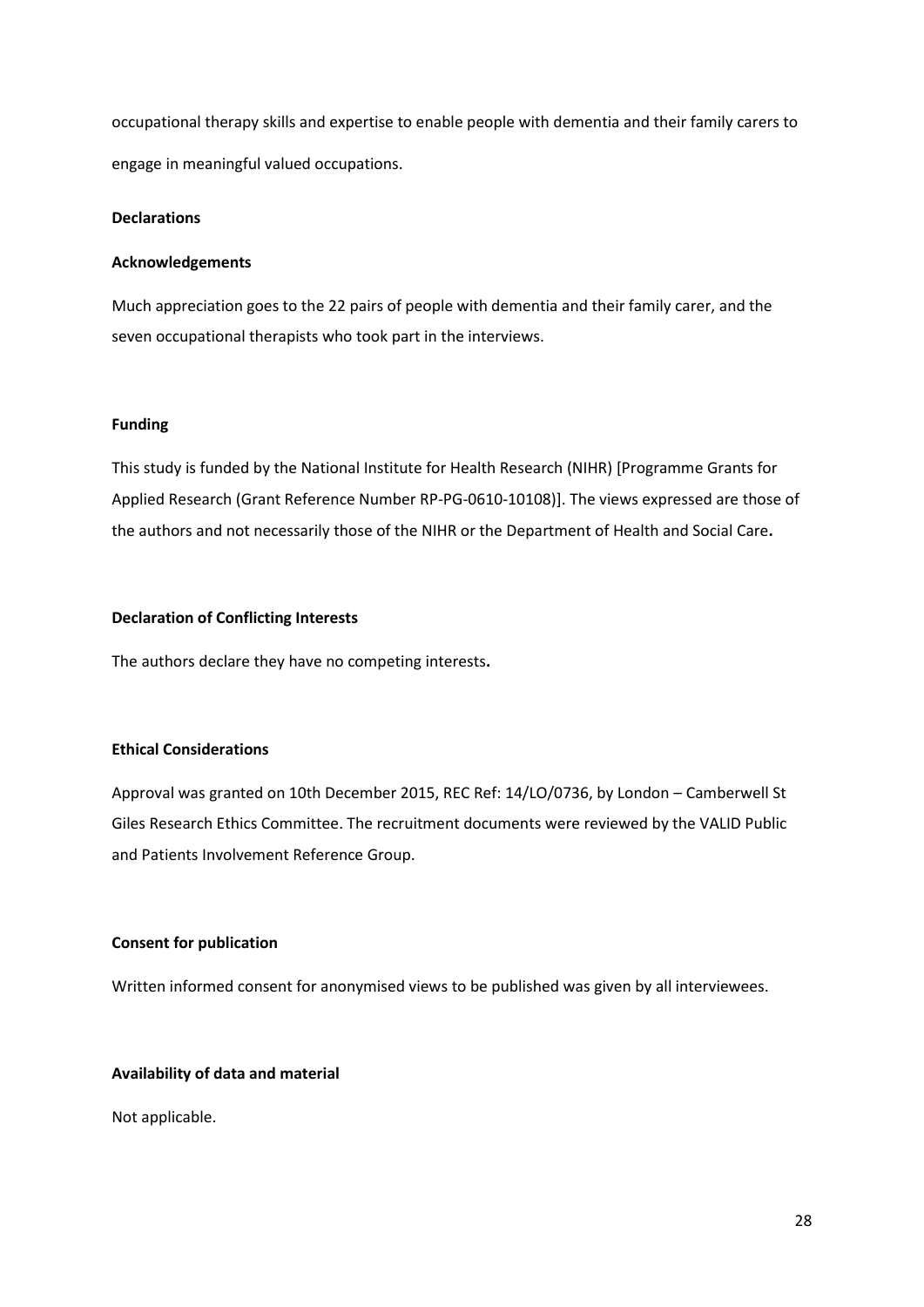# **Authors Contributions**

*Omitted for peer review stage, to be reinstated for publication*

# **References**

Block, E. S., & Erskine, L. (2012). Interviewing by Telephone: Specific Considerations, Opportunities, and Challenges. *International Journal of Qualitative Methods*, 428–445. doi.org/10.1177/160940691201100409

Braun, V., & Clarke, V. (2006). Using thematic analysis in psychology. *Qualitative Research in Psychology*, 3(2), 77-101.

Department of Health (DOH). (2009). *Living well with dementia: A national dementia strategy*. [Accessed 24 June 2019] Available from: https://www.gov.uk/government/publications/living-well-with-dementia-a-national-dementiastrategy

Department of Health (DOH). (2012). *The Prime Ministers Challenge on Dementia: Delivering major improvements in dementia care and research by 2015*. [Accessed 10 June 2019] Available from [https://assets.publishing.service.gov.uk/government/uploads/system/uploads/attachment\\_data/file](https://assets.publishing.service.gov.uk/government/uploads/system/uploads/attachment_data/file/215101/dh_133176.pdf) [/215101/dh\\_133176.pdf](https://assets.publishing.service.gov.uk/government/uploads/system/uploads/attachment_data/file/215101/dh_133176.pdf)

Department of Health (DOH). (2019). *The NHS Long Term Plan*. [Accessed 06 October 2020] Available from https://www.longtermplan.nhs.uk/

Graff, M., Vernooij-Dassen, M., Thijssen, M., Dekker, J., Hoefnagels, W, OldeRikkert , M. (2006). Community based occupational therapy for patients with dementia and their care givers: randomised controlled trial. *British Medical Journal*, 333(7580), 1196-1201. doi: org/10.1136/bmj.39001.688843.BE

Graff, M., Vernooij-Dassen, M., Thijssen, M., Dekker, J., Hoefnagels, W, OldeRikkert, M. (2007). Effects of Community Occupational Therapy on Quality of Life, Mood, and Health Status in Dementia Patients and Their Caregivers: A Randomized Controlled Trial, *The Journals of Gerontology*: *Series A,* 62 (9), 1002–1009. DOI: 10.1093/gerona/62.9.1002

Graff, M., Adang, E., Vernooij-Dassen, M., Dekker, J., Jönsson, L., Thijssen, M., Hoefnagels, WH., Rikkert, MG. (2008). Community occupational therapy for older patients with dementia and their care givers: cost effectiveness study. *British Medical Journal*, 336(7636), 134-138. doi: 10.1136/bmj.39408.481898.BE.

Livingston, G., Sommerlad, A., Orgeta, V., Costafreda, SG., Huntley, J., Ames, D, et al. (2017). Dementia prevention, intervention, and care. *The Lancet*, 390(10113), 2673–7342017. doi.org/10.1016/S0140-6736(17)31363-6

Murphy, K., Jordan, F., Hunter, A., Cooney, A., Casey, D. (2014). Articulating the strategies for maximising the inclusion of people with dementia in qualitative research studies. *Dementia*, 14(6), 800-824. doi.org/10.1177/1471301213512489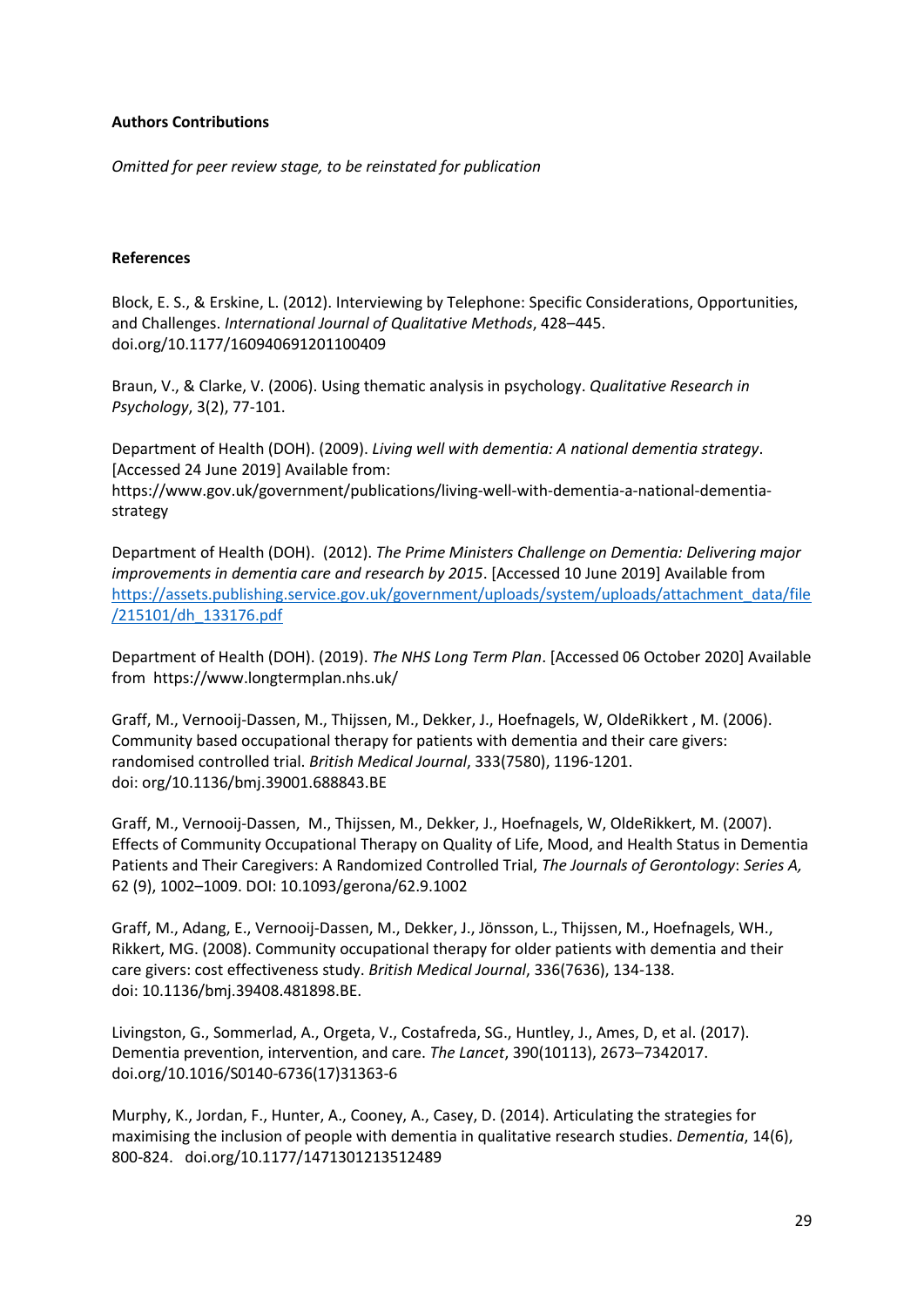National Institute for Health and Care Excellence (NICE). (2018). *Dementia: assessment, management and support for people living with dementia and their carers*. [Accessed 21 January 2019] Available from: https://www.nice.org.uk/guidance/ng97

Novick G. (2008). Is there a bias against telephone interviews in qualitative research. *Research in nursing & health*, 31(4), 391-398. doi:10.1002/nur.20259

Nygard, L. (2006). How can we get access to the experiences of people with dementia? *Scandinavian Journal of Occupational Therapy*, 13(2), 101-112. doi.org/10.1080/11038120600723190

O'Cathain, A., Thomas, K., Drabble, S, Rudolph, A., Goode, J., Hewison, J. (2014). Maximising the value of combining qualitative research and randomised controlled trials in health research: the QUAlitative Research in Trials (QUART) study – a mixed methods study. *Health Technology Assessment*, 18(38). doi: 10.3310/hta18380

Olazarán J., Reisberg, B., Clare, L., Cruz, I., Peña-Casanova, J., del Ser, T., Woods, B., Beck, C., Auer, S., Lai, C., Spector, A., Fazio, S., Bond, J., Kivipelto, M., Brodaty, H., Rojo, J., Collins, H., Teri, L., Mittelman, M., Orrell, M., Feldman, H., Muñiz, R. (2010). Nonpharmacological Therapies in Alzheimer's Disease: A Systematic Review of Efficacy. *Dement Geriatr Cogn Disord,* 30, 161-178. doi: 10.1159/000316119

Oyebode, J. R., & Parveen, S. (2019). Psychosocial interventions for people with dementia: An overview and commentary on recent developments*. Dementia*, 18(1), 8–35. https://doi.org/10.1177/1471301216656096Parkinson, S., Forsyth, K., Durose, S., Mason, R., Harris, D. (2009). The Balance of Occupation-Focused and Generic Tasks within a Mental Health and Learning Disability Occupational Therapy Service. British Journal of Occupational Therapy, 72(8), 366–370. doi.org/10.1177/030802260907200807

Pentland, D., Kantartzis, S., Clausen, MG., Witemyre, K. (2018). Occupational therapy and complexity: defining and describing practice. Royal College of Occupational Therapists, London, UK. [accessed 28.03.2019.] Available from: [https://www.rcot.co.uk/practice-resources/rcot](https://www.rcot.co.uk/practice-resources/rcot-publications/downloads/occupational-therapy-and-complexity)[publications/downloads/occupational-therapy-and-complexity](https://www.rcot.co.uk/practice-resources/rcot-publications/downloads/occupational-therapy-and-complexity)

Pettican, A., Bryant, W. (2007). Sustaining a Focus on Occupation in Community Mental Health Practice. British Journal of Occupational Therapy. 70(4), 140-46. doi:10.1177/030802260707000402

Phillipson, L., & Hammond, A. (2018). More Than Talking: A Scoping Review of Innovative Approaches to Qualitative Research Involving People With Dementia. *International Journal of Qualitative Methods.* doi.org/10.1177/1609406918782784

Pinner, G., Bouman, W. (2003). Attitudes of people with mild dementia and their carers towards disclosure of the diagnosis. International Psychogeriatrics. 15, 279-88.

QSR International Pty Ltd. NVivo qualitative data analysis Software. Version 10, 2012.

Redwood, S., & Gill, P.S. (2013). Under-representation of minority ethnic groups in research-call for action. *British Journal of General Practice*, 63(612), 342-343. doi.org/10.3399/bjgp13X668456

Royal College of Psychiatrists. (2020). Memory Services National Accreditation Programme (7th edition). Royal College of Psychiatrists, Publication number: CCQI 335 (Available from https://www.rcpysch.ac.uk)

Schut., H & Stam, H. (1994) Goals in rehabilitation teamwork, *Disability and Rehabilitation*, 16(4), 223-226, DOI: 10.3109/09638289409166616